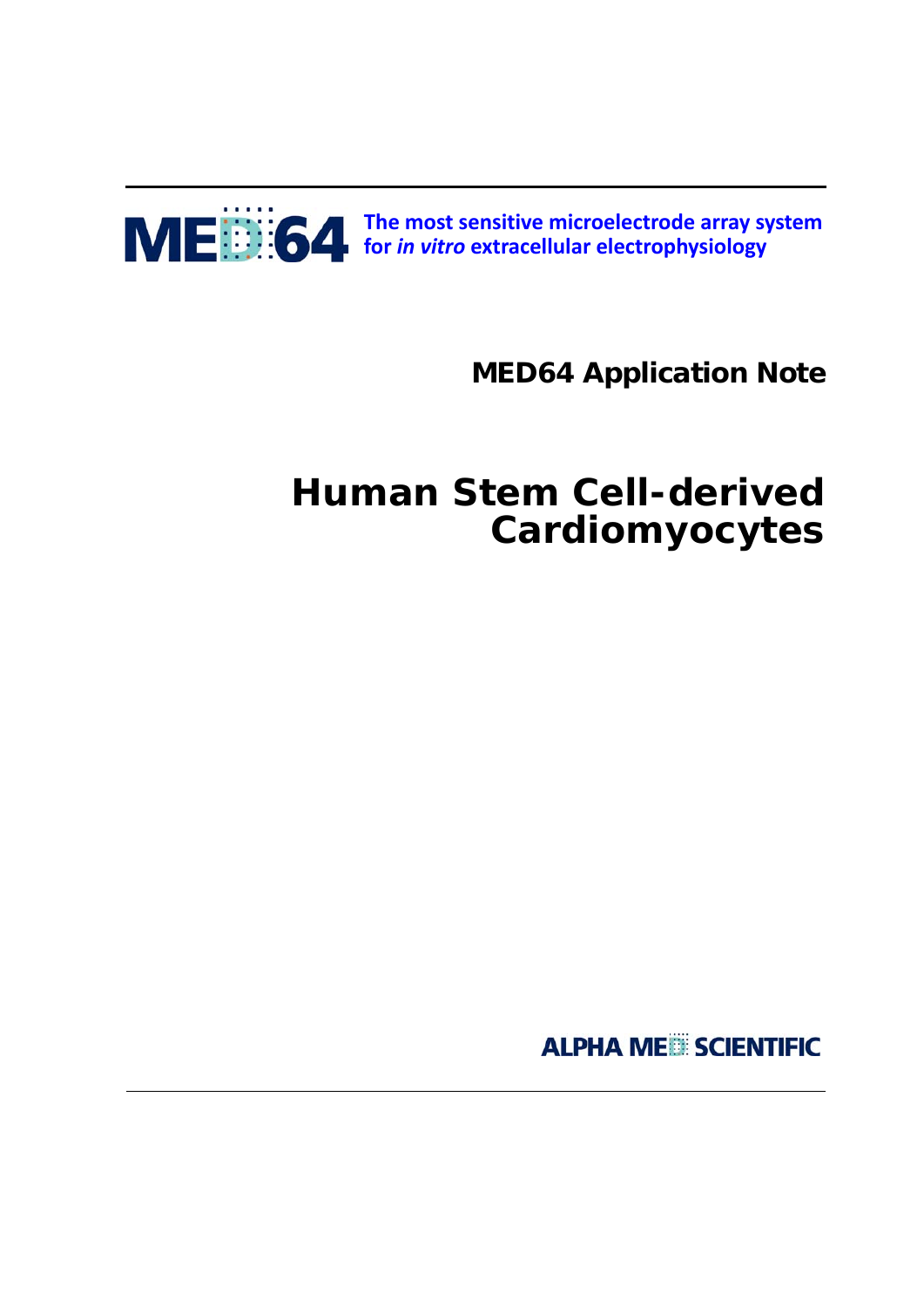Information in this document is subject to change without notice. No part of this document may be reproduced or transmitted without the expressed written permission of Alpha MED Scientific Inc.

While every precaution has been taken in the preparation of this document, the publisher and the authors assume no responsibility for errors, omissions, damages resulting from the use of information contained in this document, or from the use of programs and source code that may accompany it. In no event shall the publisher and/or the author be liable for losses of profit or any other commercial damage caused or alleged to have been caused directly or indirectly by this document.

© 2016 Alpha MED Scientific Inc. All rights reserved

Version: 0.23; April, 2016

## **Alpha MED Scientific Inc.**

Saito Bio-Incubator 209, 7-7-15, Saito-asagi, Ibaraki, Osaka 567-0085, Japan E-mail: support@med64.com Website: http://www.med64.com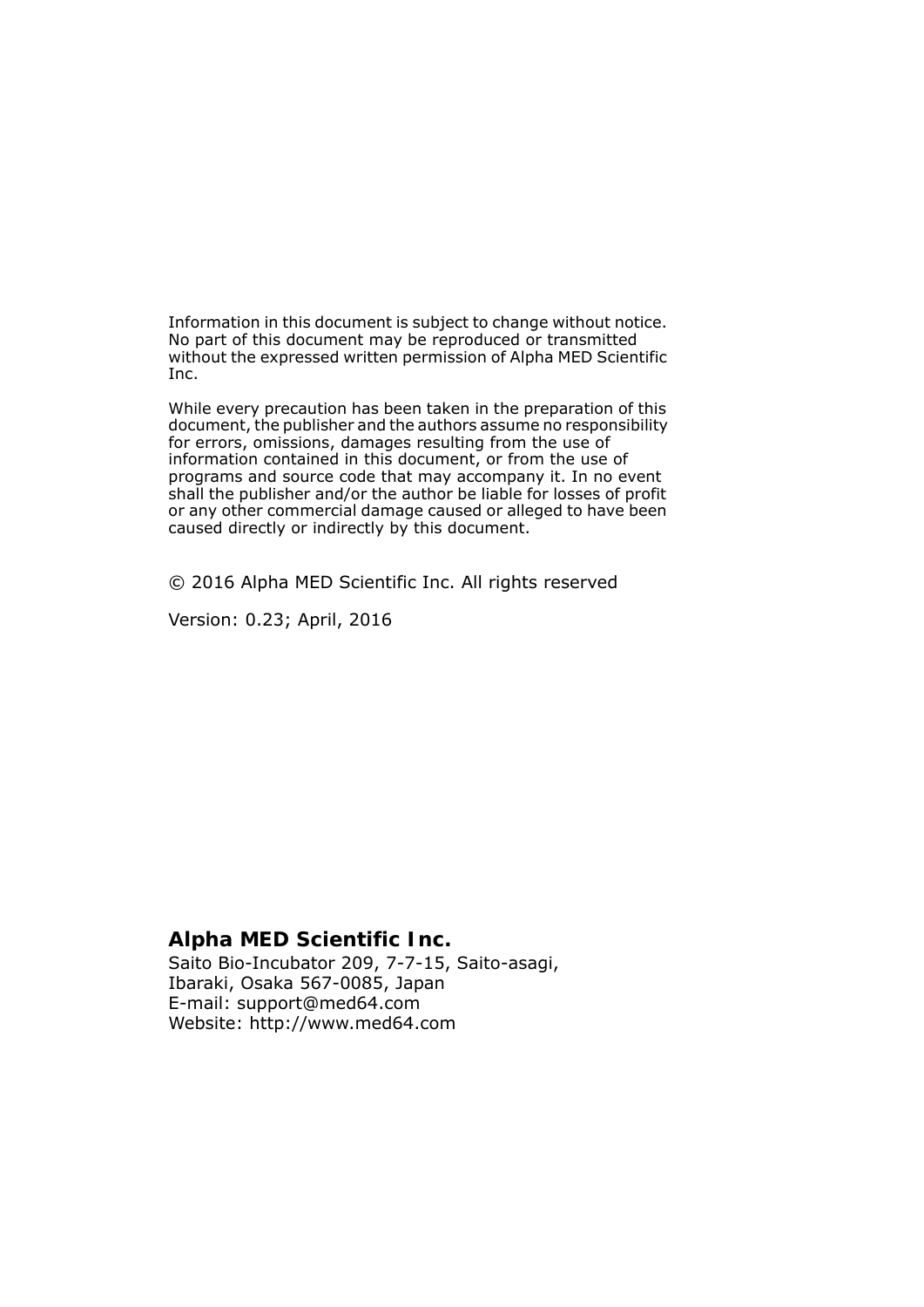# *Contents*

|  | 1. Introduction                                                 | 1. |
|--|-----------------------------------------------------------------|----|
|  |                                                                 |    |
|  |                                                                 |    |
|  |                                                                 |    |
|  | 2. Pre-coating the MED Probes and plating hSC-CMs               | 2  |
|  |                                                                 |    |
|  |                                                                 |    |
|  |                                                                 |    |
|  | 2-4. Collecting and plating hSC-CM embryoid bodies or clusters  |    |
|  | 2-5. Pre-coating the MED Probes, and preparation and plating of |    |
|  |                                                                 |    |
|  |                                                                 |    |
|  |                                                                 |    |
|  |                                                                 |    |
|  |                                                                 |    |
|  |                                                                 |    |
|  | 3. Data acquisition                                             | 8  |
|  |                                                                 |    |
|  |                                                                 |    |
|  |                                                                 |    |
|  |                                                                 |    |
|  |                                                                 |    |
|  |                                                                 |    |
|  |                                                                 |    |
|  | 4. Data analysis                                                | 11 |
|  |                                                                 |    |
|  |                                                                 |    |
|  |                                                                 |    |
|  |                                                                 |    |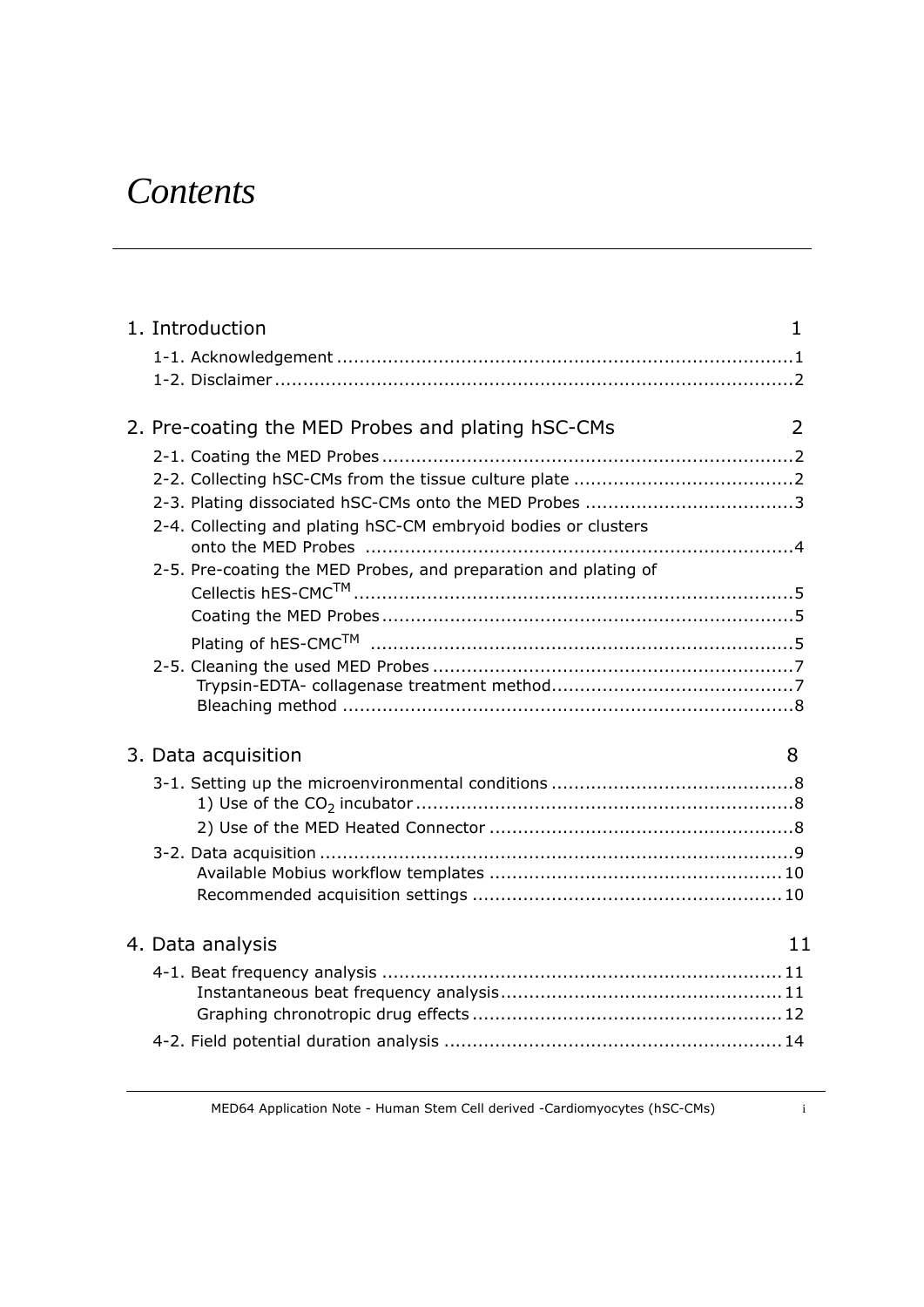#### *Contents*

# 5. Pacing hSC-CMs 20

# 6. References 22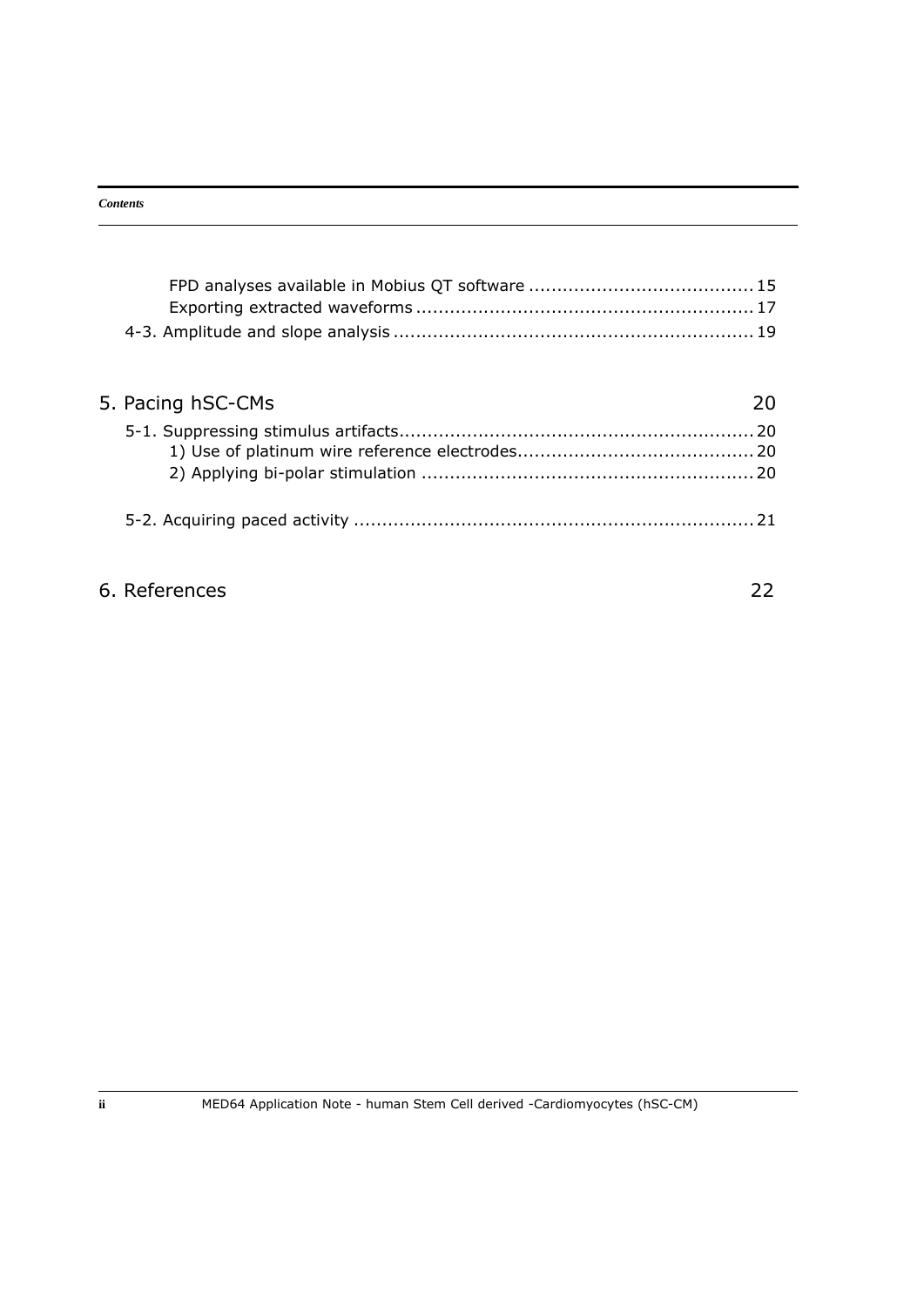# **1. Introduction**

Human stem cell-derived cardiomyocytes (hSC-CMs) are the subject of intense study in both the pharmaceutical industry and academic institutions. The MED64 has become a popular platform for modeling human hereditary cardiomyopathies and drug screening, since hSC-CMs possess the same genetic background as primary human CMs and their pharmacology is presumably very similar.

The MED64 only requires culture of the hSC-CMs on the MED Probe to extract basic electrophysiological parameters such as beat frequency and field potential duration (FPD). In addition, chronotropic drug effects can be measured thanks to the non-invasive nature of the MED Probe. Nonetheless, the MED64 can pace the hSC-CMs using any of the microelectrodes to study frequency- or use-dependent drug effects.

The goal of this application note is to describe how to set up experiments with human stem cell-derived cardiomyocytes (hSC-CMs), acquire relevant data, and extract the data for presentation or publication. This material has been prepared by scientists with expertise in stem cell biology and cardiovascular pharmacology. A complete protocol for plating, culturing, and carrying out experiments on hSC-CMs has been prepared based on the users' experience.

# **1-1. Acknowledgement**

Alpha MED Scientific would like to thank the MED64 users that have shared their knowledge, especially the members of the laboratory of Dr. Joseph C. Wu, Co-Director of the Cardiovascular Institute at Stanford, scientists at Cellectis AB and Alpha MED Scientific Inc:

Ping Liang, MD, PhD - Postdoctoral Research Fellow, Wu lab Feng Lan, PhD - Postdoctoral Research Fellow, Wu lab Paul Burridge, PhD - Postdoctoral Research Fellow, Wu lab Veronica Sanchez-Freire, PhD - Postdoctoral Research Fellow, Wu lab

Sofie Danielsson, PhD Kerstin Dahlenborg, PhD Daniella Steel, PhD Peter Sartipy, PhD - Cellectis AB, Gothenburg, Sweden

Enrique G. Navarrete, MD - Scientific Consultant, AlphaMED Scientific Michael Trujillo, PhD - Sales Scientist, AlphaMED Scientific

# **1-2. Disclaimer**

This application note is a summary of information shared by MED64 users and is to be considered marketing material. These methods have been developed, tested, and verified in the course of projects published in peer-reviewed literature. However, Alpha MED Scientific does not guarantee that the information written in this document is correct and is free from all liabilities. Please refer to the scientific literature for further insight on these techniques, as well as the MED64 and Mobius manuals for detailed instructions on use of the MED64 System.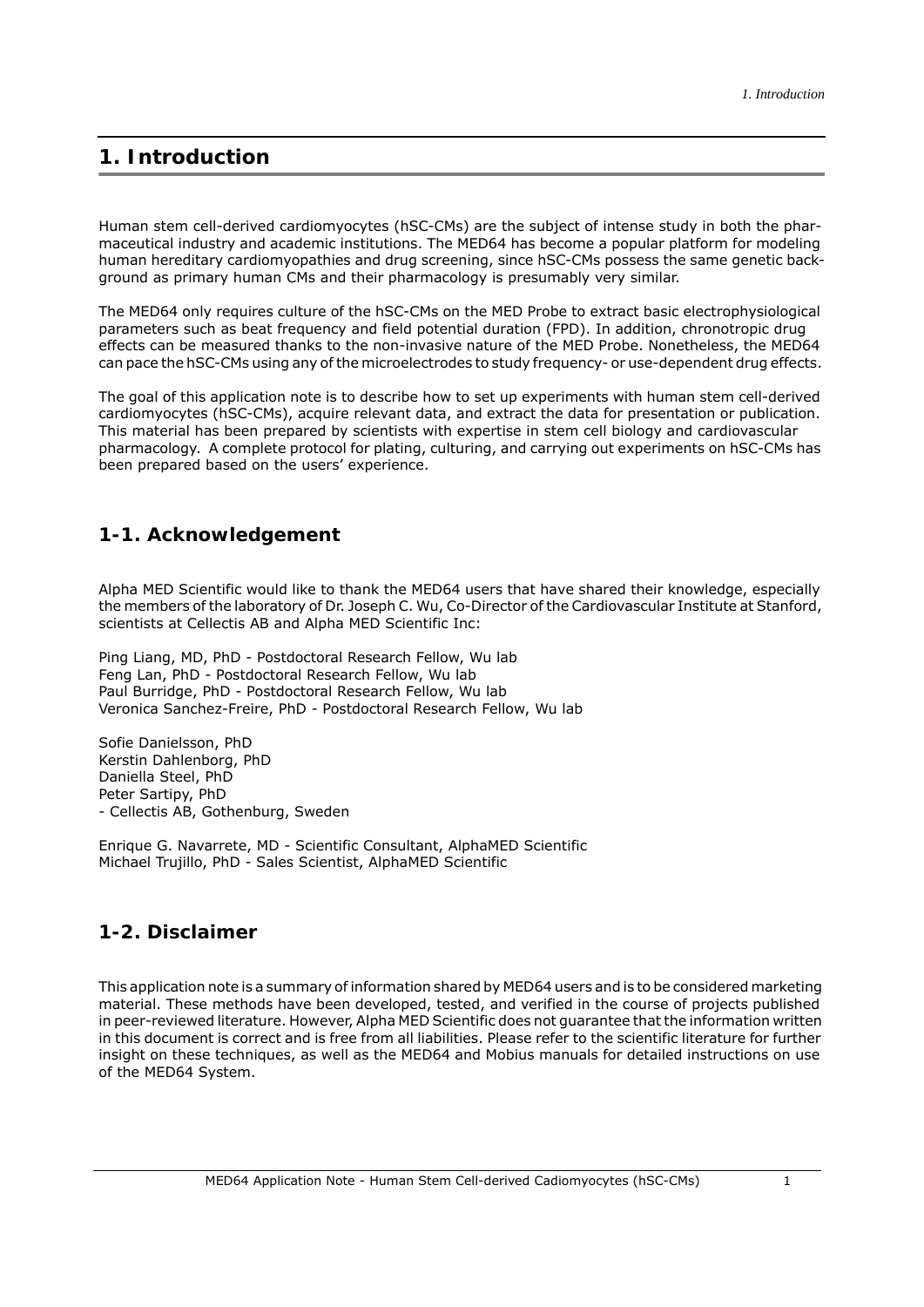# **2. Pre-coating the MED Probes and plating hSC-CMs**

*These protocols were developed for coating and plating a MED Probe with 4 x 16 - electrode grids (MED-P5004A). However, the method can be scaled up for MED Probes with 2 x 32 - electrode grids (e.g. MED-P5D15A) or a single 64 electrode grid (e.g. MED-P515A).*

#### **CAUTION:**

Avoid contact with the electrodes in all of following procedures as they are extremely fragile.

# **2-1. Coating the MED Probes**

- 1. Sterilize the MED Probe by dipping in a beaker containing 70% ethanol. Allow it to dry or aspirate the ethanol in a sterile hood.
- 2. Reconstitute and store matrigel (BD Biosciences Cat # 354277) according to the manufacturer's instructions. Aliquot/store at -20°C and thaw just before use.
- 3. Place a 2 μl bead of matrigel over the electrode grids within the MED Probe. (See Figure. 1)
- 4. Place the MED Probe in a sterile 10 cm diameter tissue culture dish with a lint-free laboratory tissue (kimwipe - Kimtech Science Brand) around it and dampen the tissue with appx 1-2 ml sterile water. The exact volume of sterile water is not critical. Place the kimwipe so as to allow observation of the MED Probe under the microscope.
- 5. Incubate the matrigel-coated MED Probe for at least 30 minutes.

*Longer incubation times are acceptable as long as the matrigel does not evaporate.*





**Figure. 1.** Coating the MED Probe. A. Note the 2 µl bead of matrigel on the pipette tip. **B.** Matrigel coating over 3 of the 4 electrode grids (MED-P5004A, 4 x 16-electrode grids).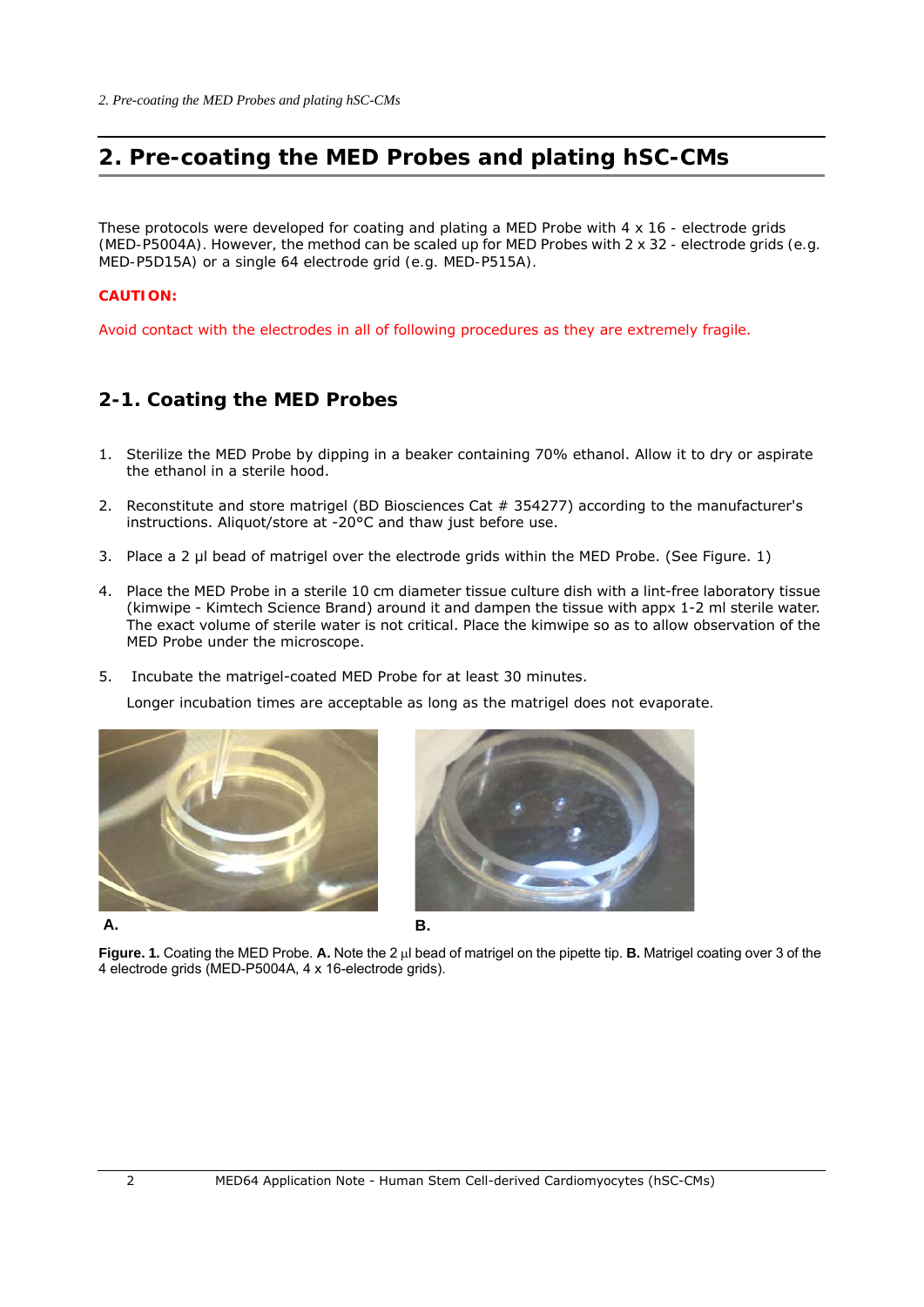# **2-2. Collecting hSC-CM from the tissue culture plate**

*These protocols were developed using a 2D monolayer differentiation method that produces appx 2 million cardiomyocytes per well in a 6 well tissue culture plate. For optimal cell density on the MED Probes use 2 wells.*

- 1. Aspirate the growth media from the wells containing the hSC-CMs to be tested.
- 2. Rinse the hSC-CMs with 1 ml of PBS (Invitrogen, Cat # 14190) and aspirate the PBS.
- 3. Add 1 ml of TrypLE (Invitrogen, Cat # 12563) to each well and place in the incubator for appx 10 minutes. Incubation times may vary. Optimize the incubation time to your culture conditions by observing the monolayer after 3 minutes every minute or so. Once the cardiomyocytes start dissociating into single cells, gentle taps to the side of the plate should dislodge them.
- 4. Detach the cardiomyocytes by gently rinsing with the TrypLE 3 5 times over the surface of the plate using a 1 ml pipettor. Avoid introducing air bubbles during rinsing.
- 5. Add 2 ml of growth media containing serum to inactivate the TrypLE.
- 6. Transfer the TrypLE/growth medium suspension into a 15 ml conical tube.
- 7. Rinse each well with an additional 2 ml of growth medium 3 times and add the rinse to the same 15 ml tube.
- 8. Pellet the hSC-CMs using a tabletop centrifuge at 180 x g for 5 minutes (at room temperature).
- 9. Aspirate the supernatant, being careful not to disturb the hSC-CM pellet. Resuspend the cell pellet in  $0.5$   $\mu$  of growth medium by gently pipetting.
- 10. Count the hSC-CMs to confirm a final concentration of 8,000-10,000 viable hSC-CMs/μl.
- 11. If necessary, pellet the hSC-CMs again using the tabletop centrifuge at 180 x g for 5 minutes and resuspend them to a final concentration of 8,000-10,000 hSC-CMs/μl.

# **2-3. Plating dissociated hSC-CM onto the MED Probes**

*Note: For the initial plating the growth medium should contain at least 20% serum to promote adherence to the MED Probe (as much as 50% can be used). Add the media placing the pipette tip on the outside wall of the MED Probe, evenly distributing it and stopping before reaching one of the hSC-CM droplets. Then slowly add media until the droplet is reached. If the hSC-CMs are not dislodged, add more until reaching a volume of 1 ml. Otherwise, wait a prudent amount of time before adding more media.* 

- 1. Remove the matrigel-coated MED Probe from incubator and carefully aspirate the matrigel from the microelectrode grids. Avoid contact with the electrodes as they are extremely fragile.
- 2. Place 2 μl beads of the hSC-CMs suspension (approximately 16,000-20,000 viable cardiomyocytes) over the microelectrode grids on the MED Probe (Fig .2).
	- The MED Probe has 4 reference electrodes surrounding 64 recording electrodes. These need to be free of cells. Avoid contact with the reference electrodes as well as they are also easily damaged.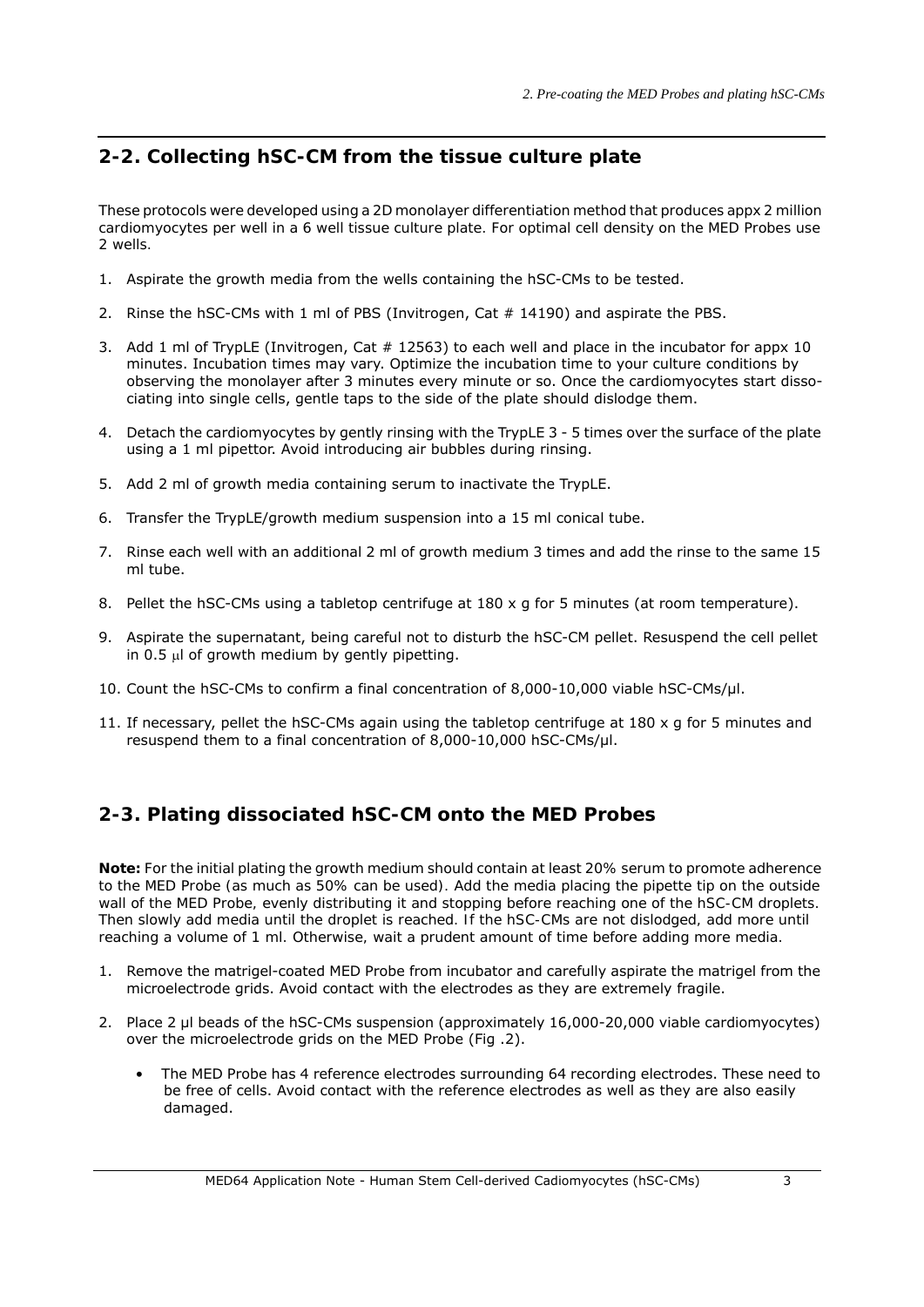- 3. Allow the plated hSC-CMs to settle and adhere to the bottom of the MED Probe in a sterile incubator at 37°C for 3-4 hrs.
- 4. Gently add 1ml of growth media with serum, using a 200 μl pipettor under microscopic observation taking care not to dislodge the adhered hSC-CMs. Before adding the media, tap the MED Probe gently to confirm attachment of the hSC-CMs.
- 5. Incubate overnight and add an additional 1ml of media the next day. Replace half the media daily. Serum-free media may be used after the hSC-CMs are firmly adhered.



**Figure. 2.** Plating dissociated hSC-CM onto the MED Probe. A. A 2 ul bead of the cardiomyocyte suspension is pipetted onto each of the four electrode grids. **B.** Low- magnification view of the 2 ul cardiomyocyte bead on a 4 x 4 microelectrode grid in the MED-P5004A Probe. **C**. High-magnification view of dissociated hSC-CMs settling around individual electrodes.

## **2-4. Collecting and plating hSC-CM embryoid bodies or clusters onto the MED Probes**

- 1. Place a dry MED Probe (MED-P515A) in a sterile 10 cm diameter tissue culture dish and fill with 1 ml of matrigel.
- 2. Incubate the matrigel-coated MED Probe for at least 30 minutes. Longer incubation times are acceptable as long as the matrigel does not evaporate.
- 3. Remove the matrigel-coated MED Probe from the incubator, aspirate the matrigel, and add appx 1 ml of growth media.

*Note: For the initial plating the growth medium should contain at least 20% serum (as much as 50% can be used) to promote adherence to the MED Probe.*

- 4. Place a Pyrex® 10 x 10 mm cloning cylinder (Cat  $# 3166-10$ ) around the electrode grid to contain the embryoid bodies after plating.
- 5. Pick the embryoid bodies or clusters using a 10 μl pipettor (cut the pipette tip to a bore size that will allow aspiration) and pipette the embryoid bodies or clusters within the cloning cylinder.

*Note: Multiple embryoid bodies or clusters can be plated but they may couple electrically over time.*

6. Using a Bunsen burner and forceps, make two 45 degree bends at the thin portion of a glass Pasteur pipette. Pull the end so the point fits into the cloning cylinder and gently push the embryoid bodies or clusters onto the microelectrode grid.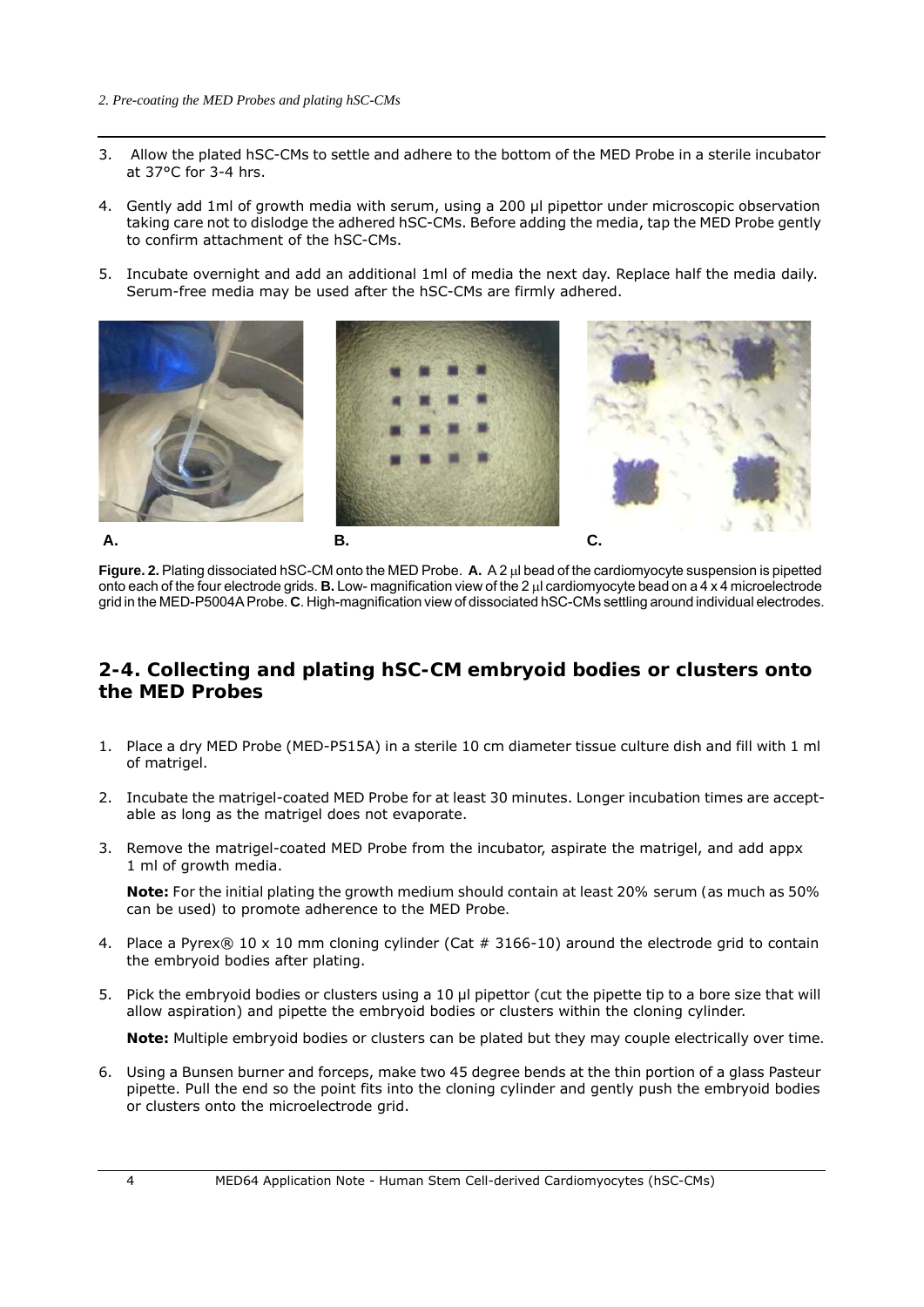7. Incubate overnight and add an additional 1ml of media the next day. Replace half the media daily. Serum-free media may be used after the hSC-CMs are firmly adhered.

# **2-5. Pre-coating the MED Probes, and preparation and plating of Cellectis hES-CMCTM**

These protocols were developed for coating and plating a MED Probe with a single 64 electrode grid (e.g. MED-P515A) using hES-CMC<sup>TM</sup> (CMC-202-CLUS, Cellectis AB, Sweden) in the original 3D structure format, supplied in low binding 96 well plates.

The hES-CMC<sup>TM</sup> should be removed from the low-binding transport plates as soon as possible after arrival, and transferred to gelatin coated tissue culture plates (according to the manufacturer's instructions). This will promote growth of fibroblasts and ensure attachment of the CMC to the platform surface. It usually takes 4-7 days to achieve adequate attachment.

#### **CAUTION:**

Avoid contact with the electrodes in all of following procedures as they are extremely fragile. These procedures should be performed under aseptic conditions as much as possible.

#### **Coating the MED Probes**

- 1. Prepare plating medium, which consists of the maintenance medium with 20% serum instead of 10% serum.
- 2. Sterilize the MED Probe by dipping in a beaker containing 70% ethanol. Allow it to dry or aspirate the ethanol in a sterile hood.
- 3. Place the MED Probe in a 10 cm diameter Petri dish.
- 4. Place a droplet of fibronectin (human, Sigma Aldrich, cat # F0895), at a concentration of 32 ?g/ml, over the MED Probe electrode grid and cover with the Petri dish lid.
- 5. Place the MED Probe in a humidified incubator at 37 °C for at least 30 minutes.
- 6. Remove the MED probe from the incubator and place in a sterile hood.
- 7. Add 500  $\mu$  of plating medium to the MED Probe to cover the entire chamber surface.

### **Plating of hES-CMCTM**

*Manipulation of the CMCs is best performed using a stereomicroscope.*

- 1. Prepare and pre-heat maintenance medium according to the manufacturer's instructions.
- 2. Cut around the CMC with a scalpel (as recommended in the manufacturer's instructions) so that a "skirt" or "collar" of outgrowing cells accompanies the detached CMC.
- 3. The CMC with attached outgrowth can then be placed on to the electrode region of the MED Probe, using a 200 ?l pipette tip.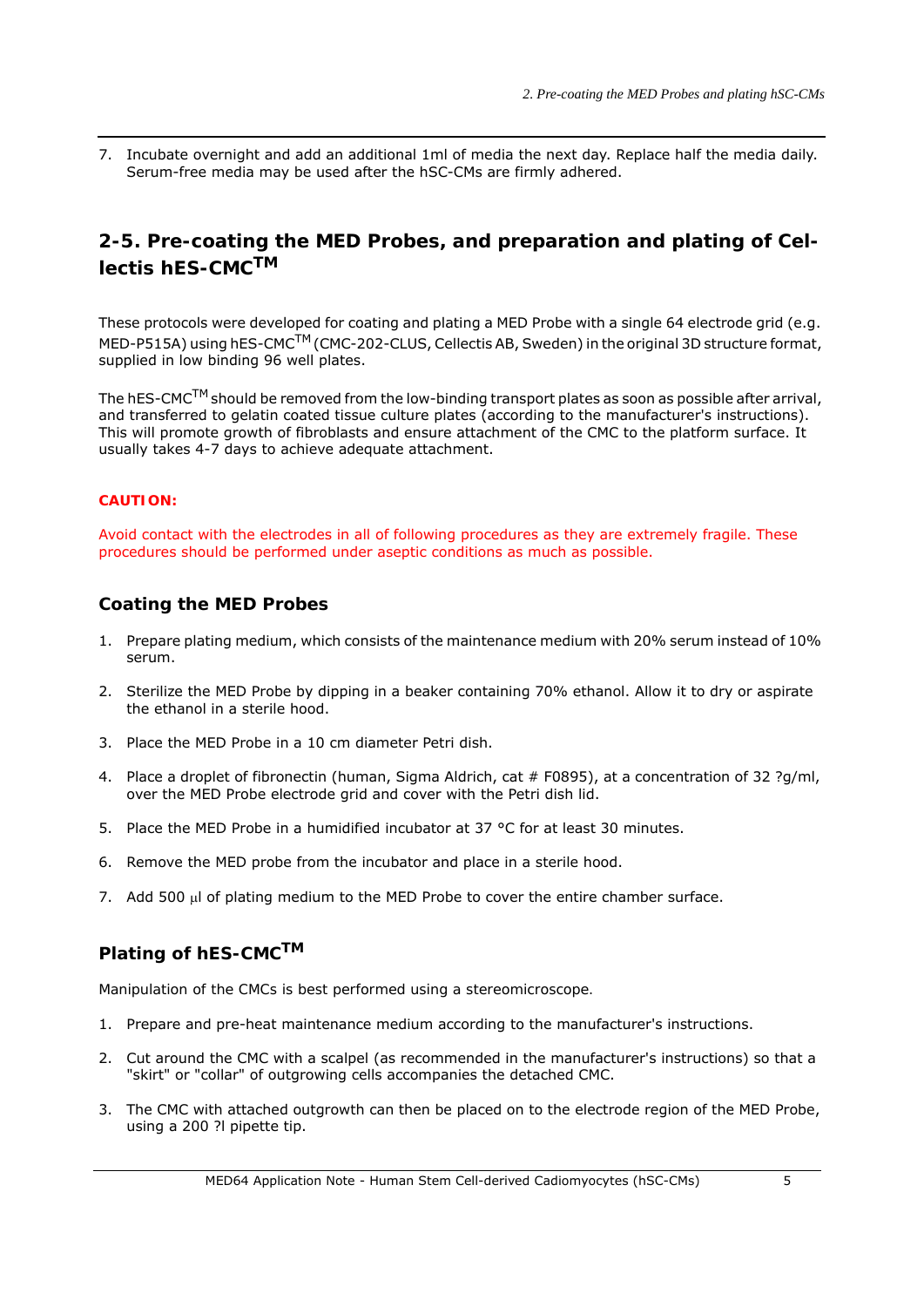- 4. Remove enough plating medium from the MED Probe chamber so that the CMC is barely covered by liquid. This will vary depending on the CMC size.
- 5. The CMC can then be gently nudged into place being careful not to touch the electrodes as they are extremely fragile.
- 6. To prevent evaporation, place a smaller tissue culture dish with pre-warmed sterile water in the Petri dish alongside the MED Probe.
- 7. Replace the Petri dish lid and very gently move the MED Probe to a humidified incubator (37°C, 95% CO2).
- 8. Leave the plated MED Probe undisturbed for at least 24 hours. Make sure that the chamber does not dry out.
- 9. Confirm attachment of the CMC by tapping the MED Probe gently. If the CMC is not attached incubate for another 24 hours.
- 10. Fill the chamber to a volume of 1 ml with culture medium. Be very gently so as not to dislodge the CMC as the attachment at this stage is extremely fragile.
- 11. Replace half the volume of medium every two to three days.
- 12. Serum-free media may be used after the CMC is firmly attached.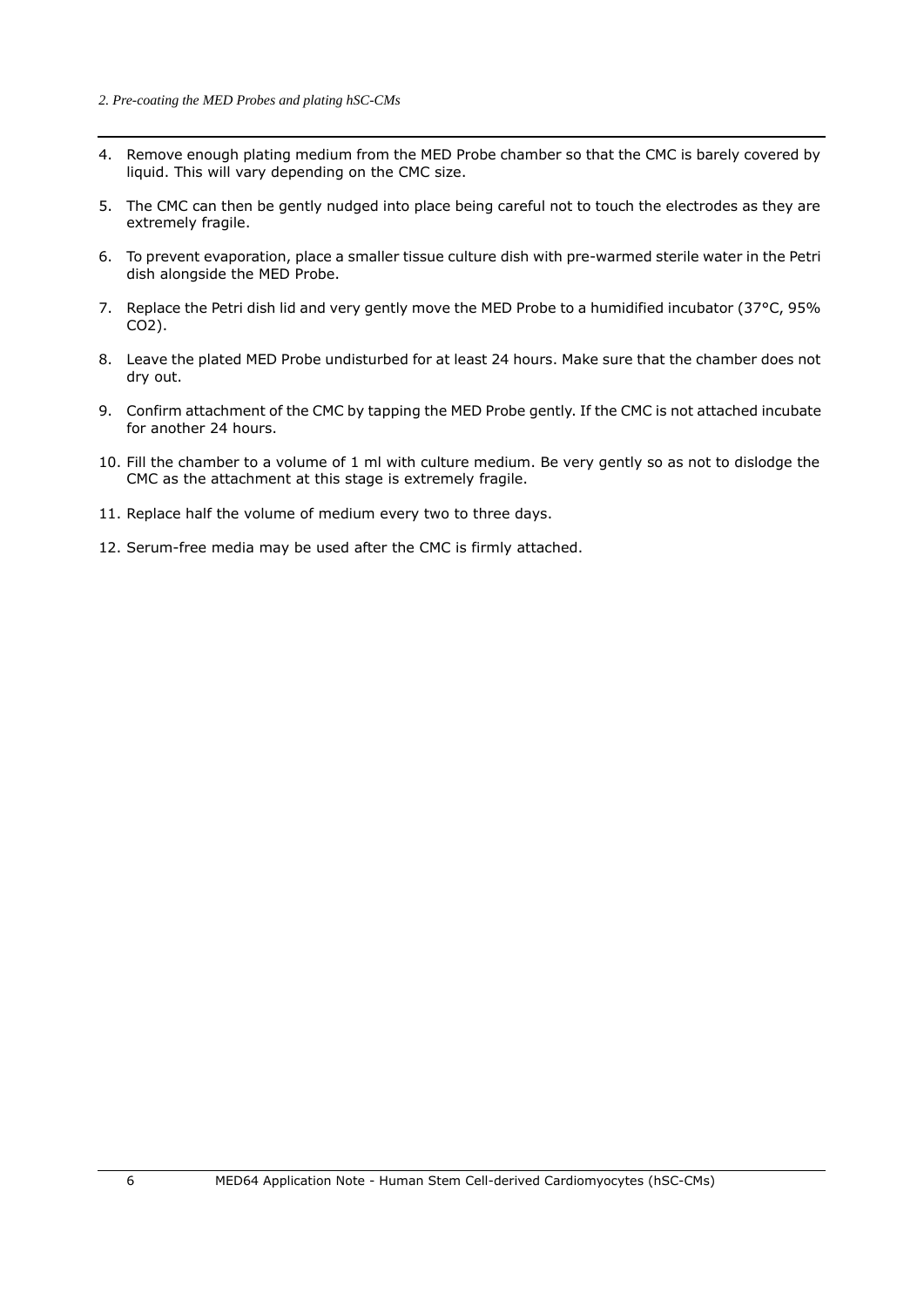# **2-6. Cleaning the used MED Probes**

The MED Probe's electrical characteristics are best during the first use. High quality signals can be recorded and effective stimulation is possible with the MED64 System's MED Probes thanks to the electrodes' characteristics, the lowest impedance in a commercially available microelectrode array. The electrodes' impedance will increase with repeated use of the MED Probes due to damage in handling and/or residual cellular debris and coating materials. However, the MED Probes can be re-used if they are handled and cleaned very carefully. The following are protocols MED64 users recommend:

#### **CAUTION:**

ALWAYS avoid contact with the surface of the MED Probe to preserve the microelectrodes and insulation layer.

#### **Trypsin-EDTA - collagenase treatment method**

- 1. Pipette 0.5 mM Trypsin-EDTA (GIBCO, Cat # 25300-054) into the MED Probe chamber and incubate for 1 hour.
- 2. Rinse the chamber with PBS 3 times.
- 3. Dissolve collagenase type I (Sigma, Cat  $#$  C0130) in PBS at a concentration of 20 unit/ml.
- 4. Pour the collagenase solution into the chamber and incubate for 1 hour at 37°C.
- 5. Discard the used collagenase solution and rinse the MED Probe with double distilled water (DDW) at least 3 times.
- 6. Dry the MED Probe in a clean area.
- 7. Store the MED Probe (according to instructions) in a beaker with DDW in a darkened area. (Please refer to the MED Probe product manual.)

### **Bleaching method**

- 1. Carefully pour or pipette 1 ml of Bleach (Clorox®) into the MED Probe and leave it for about 15-30 seconds.
- 2. Aspirate and repeat step 1 three times. If the MED Probe is not clean after this, apply 2 more rinses and a longer exposure. (usually 1-2 minutes is enough, but as long as 15 minutes is acceptable.)

#### **CAUTION:**

Avoid exposing the MED Probe to Bleach over 20 minutes.

- 3. Rinse the chamber 5 times with double distilled water (DDW).
- 4. Allow it to dry or aspirate in a sterile hood.
- 5. Store the MED Probe (according to instructions) in a beaker with DDW in a darkened area. (Please refer to the MED Probe product manual.)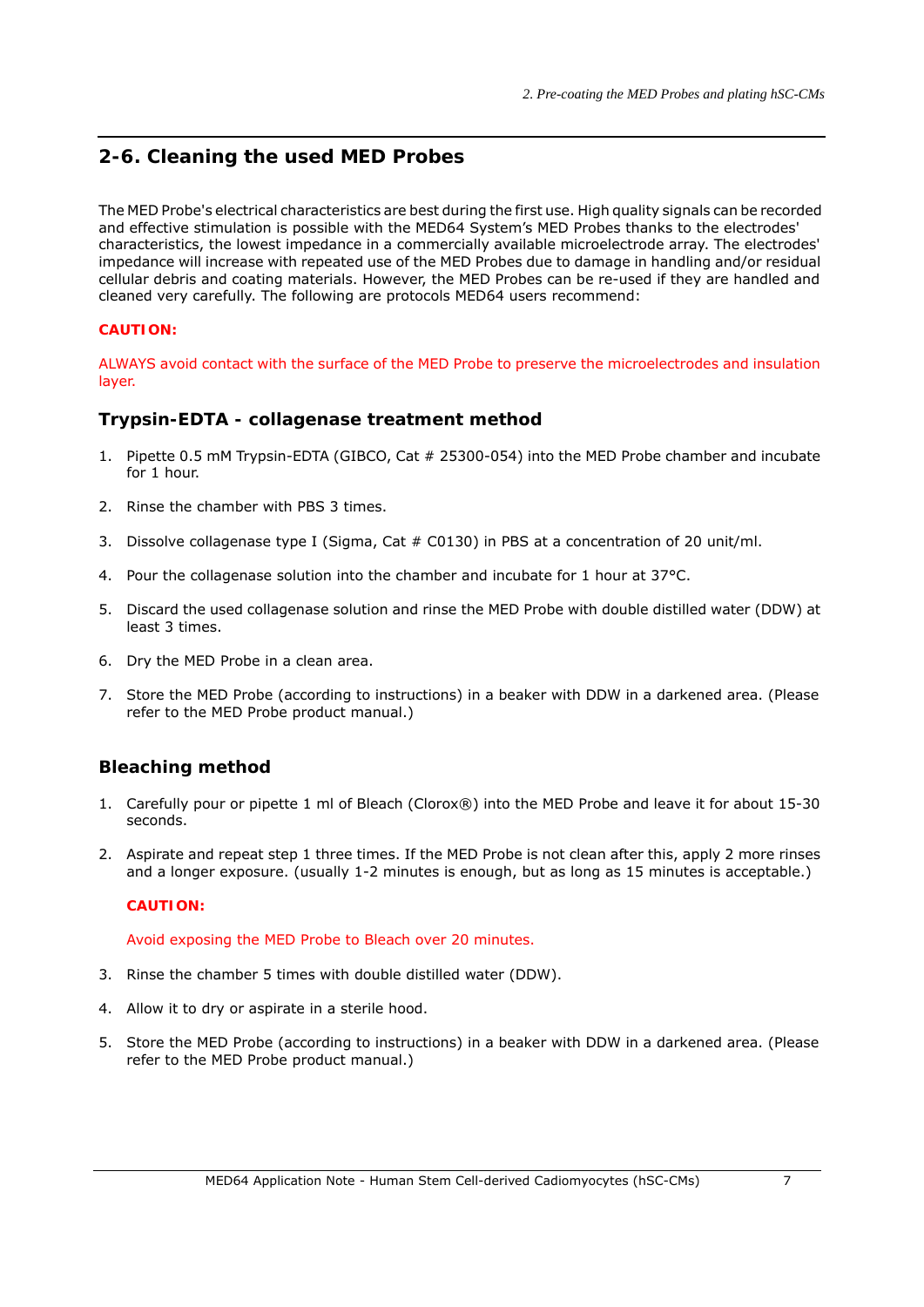# **3. Data acquisition**

The cultured hSC-CMs start beating spontaneously within a day or so, but beating becomes consistent and rhythmic usually 3-7 days after plating. Although spontaneous beating is considered a sign of immaturity, drug effects on beating frequency can be examined.

## **3-1. Setting up the microenvironmental conditions**

**35.8-36.5°C** is the recommended temperature for recording from hSC-CMs. Beat frequency is very sensitive to temperature. Beat rate can increase dramatically as temperature rises above 37°C.

Changes in pH can also cause fluctuations in beat frequency. Changes in pH can be caused by changes in CO<sub>2</sub> concentration in the air. Thus, it is very important to let the hSC-CM sit in an environment where the CO<sub>2</sub> concentration is stable. Two methods are recommended to achieve stability of temperature and the  $CO<sub>2</sub>$  concentration.

## **1) Use of CO**<sup>2</sup> **incubator**

Place the MED Connector (MED-C03) inside a CO2 incubator. Please note that incubators can introduce noise. Please refer to page 29-36 in the MED64 Handbook (vol1) to avoid noise introduced by incubators. Particularly, recordings can be compromised by noise introduced by the rapid temperature increases that occur as they power on. Wait until the desired temperature is stable before starting acquisitions (it could take several hours depending on the incubator).

Place the drug aliquot to be used for your experiment in a heated water bath to minimize the temperature changes caused by drug applications. Administer the drugs quickly as opening the incubator door allows the temperature to cool down and the  $CO<sub>2</sub>$  concentration to change (which can change beat rate). When the incubator door is opened, note and consider waiting until the stability in desired temperature and the CO2 concentration is achieved before re-starting acquisitions (this could take longer than drug effect).

## **2) Use of the MED Heated Connector**

The MED Heated Connector (MED-CP02H) warms up the MED Probe chamber bottom. The use of the MED Connector Cover (MED-CC01) is recommended to maintain the desired temperature and CO<sub>2</sub> concentration (to avoid the pH changes) around the MED Probe. Provide gas mixtures (the mix ratio depends on composition of your culture medium) through the "gas port" on the top of the Connector Cover. Bubble the gas through a beaker containing distilled water to maintain a humidified environment.

In order to achieve stability for the temperature and the CO2 concentration, follow the instructions below.

- 1. Turn on the ThermoClamp<sup>TM</sup>-1 (controller for the MED Heated Connector) connected to the MED Heated Connector at least 30 minutes before starting acquisition.
- 2. If/When the set-temperature is changed, wait for the temperature measured by the ThermoClampTM-1 controller to stabilize at the new temperature. It could take 5-30 minutes or more.
- 3. Do NOT place the MED Heated Connector in an environment where temperature changes frequently, for example in the proximity of an air conditioner.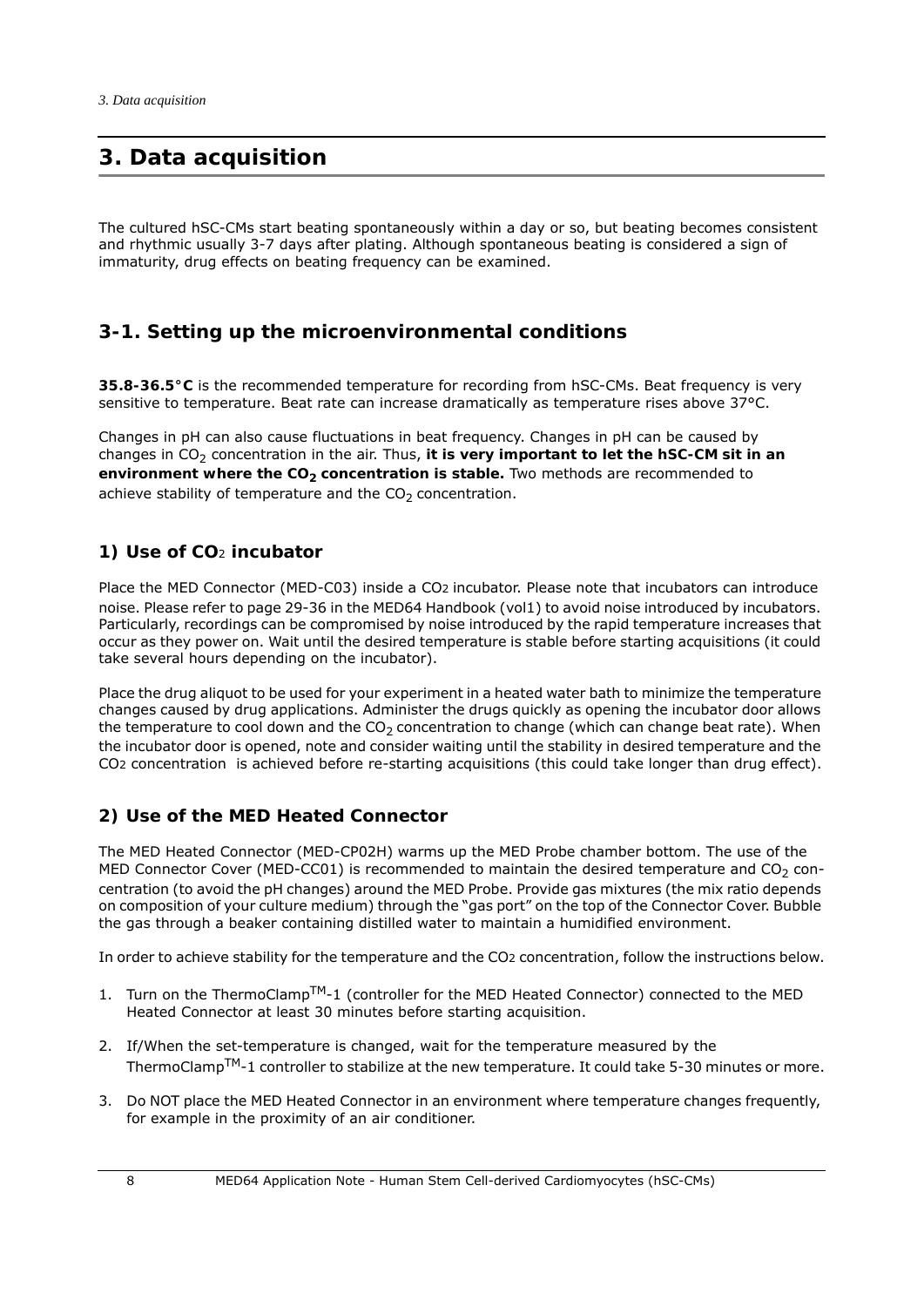#### 4. For drug application:

- Warm up the drugs to the same temperature or a few degrees higher than the bath media prior to administration.
- Use the lid for drug application. Open and close it quickly.
- Once the lid is opened, wait for 5 minutes or more until the temperature and  $CO<sub>2</sub>$  concentration stabilize.





**Figure. 3.** Equipment for microenvironmental control. **A.** Complete experimental set up with the MED Heated Connector/ThermoClampTM-1 controller and MED Connector Cover. **B.** Bubble the gas through a beaker containing distilled water to maintain a humidified environment.

## **3-2. Data acquisition**

The MED Probe has 64 recording electrodes as well as 4 reference electrodes. The differences between the field potential acquired at the recording electrodes and the potential at the reference electrodes are measured by the MED64 System. Acquired signals are sent to the MED64 Head Amplifier through the MED Connector/MED Heated Connector. The raw signals are amplified by x10 with the Head Amplifier, and then amplified further and digitized with the MED64 Main Amplifier. We highly recommend reading the "Product manual" for each component, as well as the "MED64 Handbook", and "Mobius Tutorial" before using the MED64 System.

#### **Required MED64 System Components**

- 1) MED Probe
- 2) MED Connector (MED-C03) / MED Heated Connector (MED-CP02H) \*1
- 3) MED64 Head Amplifier (MED-A64HE1)
- 4) MED64 Main Amplifier (MED-A64MD1)
- 5) Acquisition PC
- 6) Mobius software (Mobius QT Package or Mobius QT and EP package)
- \*1. MED Heated Connector requires the ThermoClampTM-1 controller.

Mount the MED Probe on to the MED Connector/MED Heated Connector. **CAUTION:**

Clean the terminals on the outer portion of the MED Probe with a Kimwipe soaked in ethanol before mounting the MED Probe. Salt sediments can damage the contact pins on the MED (Heated) Connector.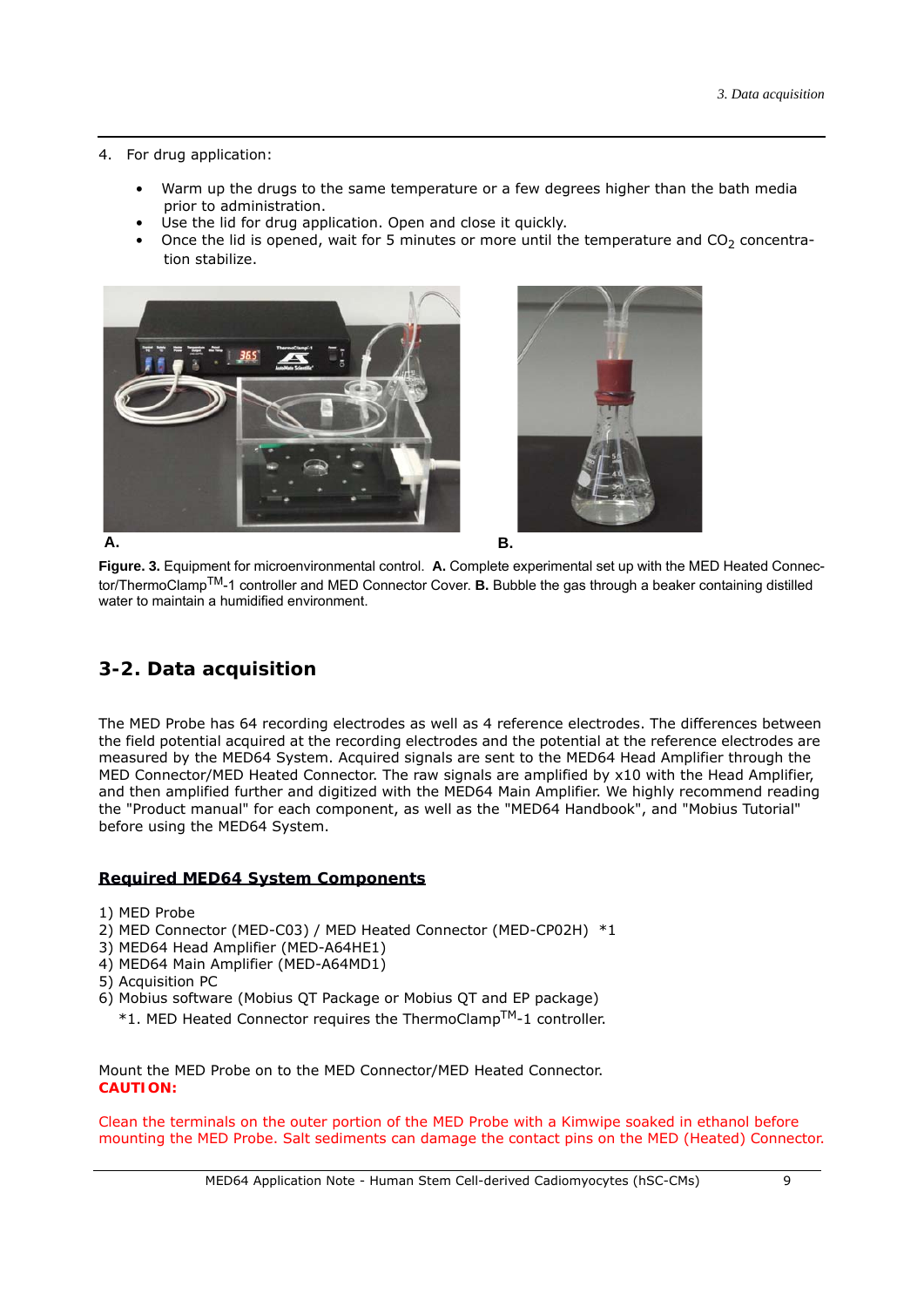## **Available Mobius workflow template**

Data can be acquired immediately using the available Mobius workflow templates enumerated below (please refer to page 83, Chapter 4: Mobius QT on the Mobius Tutorial):

- Beat\_recording: For recording and real-time analysis of beat frequencies and interspike intervals (ISI).
- QT recording: For recording and real-time analysis of field potentials obtained from spontaneous beating.
- Pacing\_recording: For recording of paced responses and real-time FPD analysis.

### **Recommended acquisition settings**

The following parameters are recommended to perform data acquisition for FPD analysis:

| Input Range (Maximum input signal level): 2.9 mV |         |
|--------------------------------------------------|---------|
| Low cut freq (High pass filter) :                | 1 Hz    |
| High cut freq (Low pass filter):                 | 1000 Hz |

These are guidelines that can be changed depending on the signal amplitude and/or purpose of the study. Particularly change the Input Range to 5.0 mV when 10 kHz is selected for the low pass filter. Please refer to page 88 in the Mobius Tutorial for more details.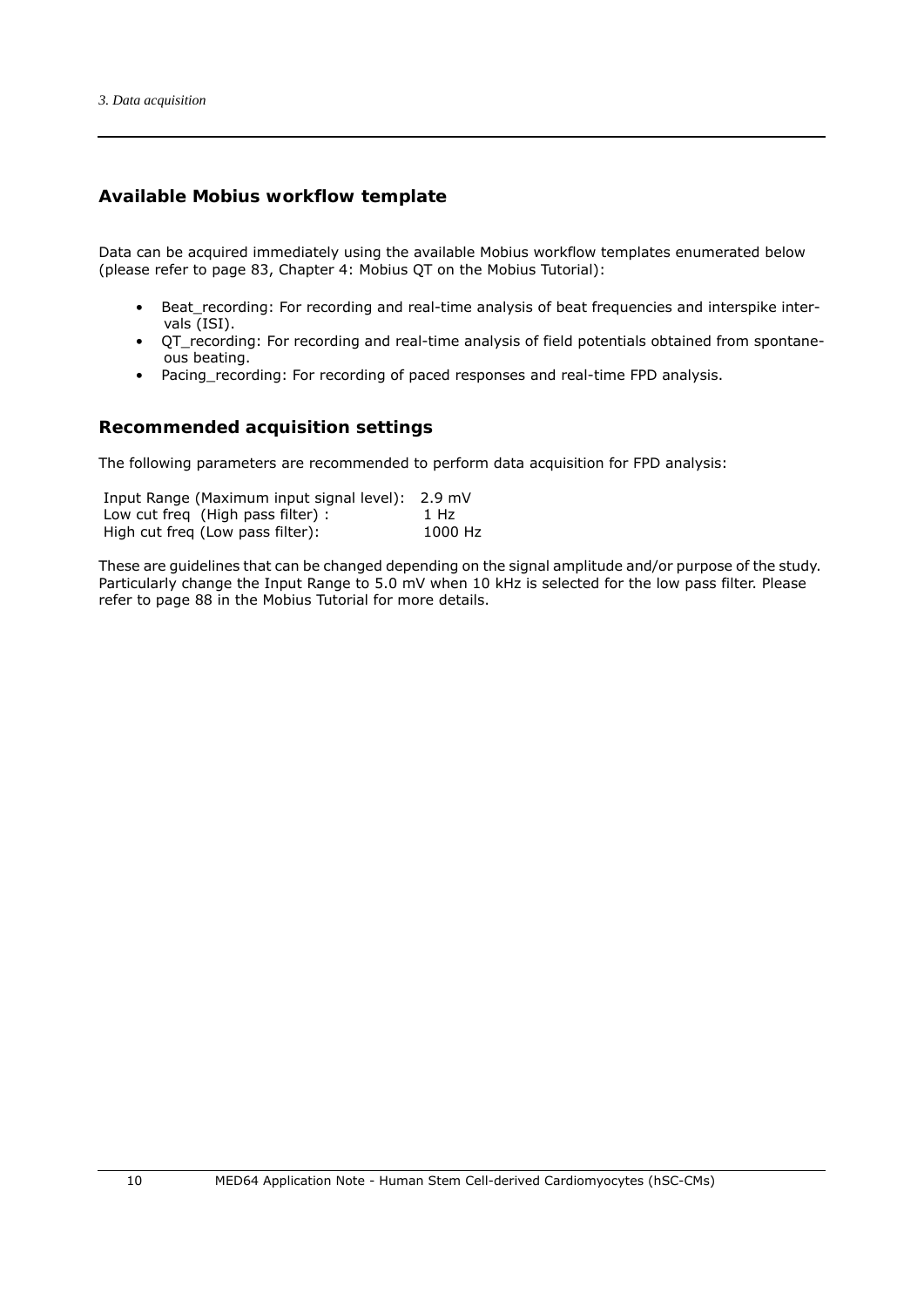# **4. Data analysis**

The MED64 can easily record field potentials from beating hSC-CMs. Mobius QT has a variety of built-in analyses for studying different parameters. Analyses can be exported for post-processing using other software packages.

# **4-1. Beat frequency analysis**

Mobius QT's built-in "Beat\_recording" and "Beat\_frequency\_analysis" workflow templates can extract beat frequency and interspike interval (ISI) both during and post-acquisition, respectively. Please refer to page 98 and 99 in the Mobius Tutorial for detailed instructions.



**Figure. 4.** Screen shot of Mobius QT's built-in workflow for beat frequency analysis. Cardiac signals that surpass user-determined thresholds are extracted. Beat frequencies and ISI can be saved as ASCII files. Beat frequencies and interspike intervals (ISI) are computed and graphed.

### **Instantaneous beat frequency analysis**

The beat frequency and ISI data can be exported as ASCII files using the aforementioned workflow templates. Instantaneous beat frequency can be calculated dividing 1000 by the Interspike Interval (in milliseconds) and multiplying the result by 60, as seen in the function dialogue box  $[x=(1000/ISI)*60]$ in the Figure. 5.

The calculated instantaneous beat frequency data can easily be graphed in Excel or any data analysis software to make a figure showing the timecourse of a drug effect on beating frequency.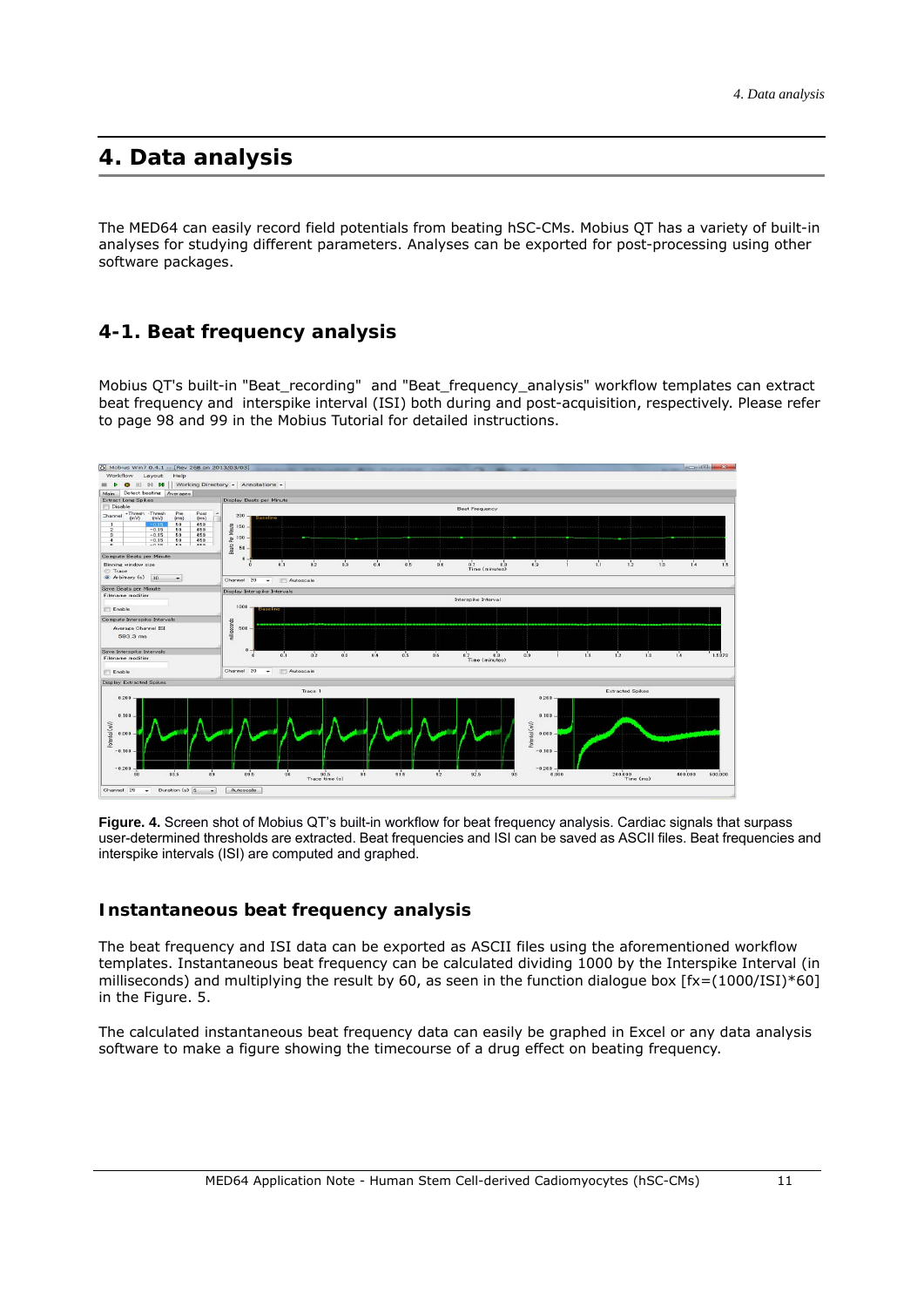

**Figure. 5.** Instantaneous beat frequency calculated and graphed for publication. **A.** The interspike interval (ISI) data exported as an ASCII file contains the timepoints and ISI in milliseconds (Column C). In this case, Microsoft Excel has been used to open the file. The instantaneous beat frequency can be obtained for each timepoint dividing 1000 by the Interspike Interval (in ms) and multiplying the result by 60, as seen in the function dialogue box, fx =(1000/ISI)\*60. **B.** Any software package such as Excel, Igorpro, or MATLAB can be used to produce graphs for plotting the instantaneous beat frequency changes over time obtained from the ISI ASCII file. In this example Igorpro has been used.

## **Graphing chronotropic drug effects**

For presentation purposes, it is useful to display the steady state effect of a drug on the hSC-CM preparation's spontaneous beating. This can be done using the "Spike\_ train" workflow following the procedure below:

- 1. Download the "Spike train" workflow from http://www.med64.com/resources/utilities.html.
- 2. In the [Replay Raw Data] control panel, select the file, Trace#, Trace time, and Channel to be exported.
- 3. In the [Filter Raw Data] control panel, select "Down-sampling" for the Filter Type and select a sampling frequency of 1000 Hz. This can be modified depending on your signals.
- 4. In the [Export Raw Data] control panel, input the name of your choice for the file to be generated, select the type of data format, and check the "Enable storage" check box.
- 5. Run the workflow with the Green-Red button.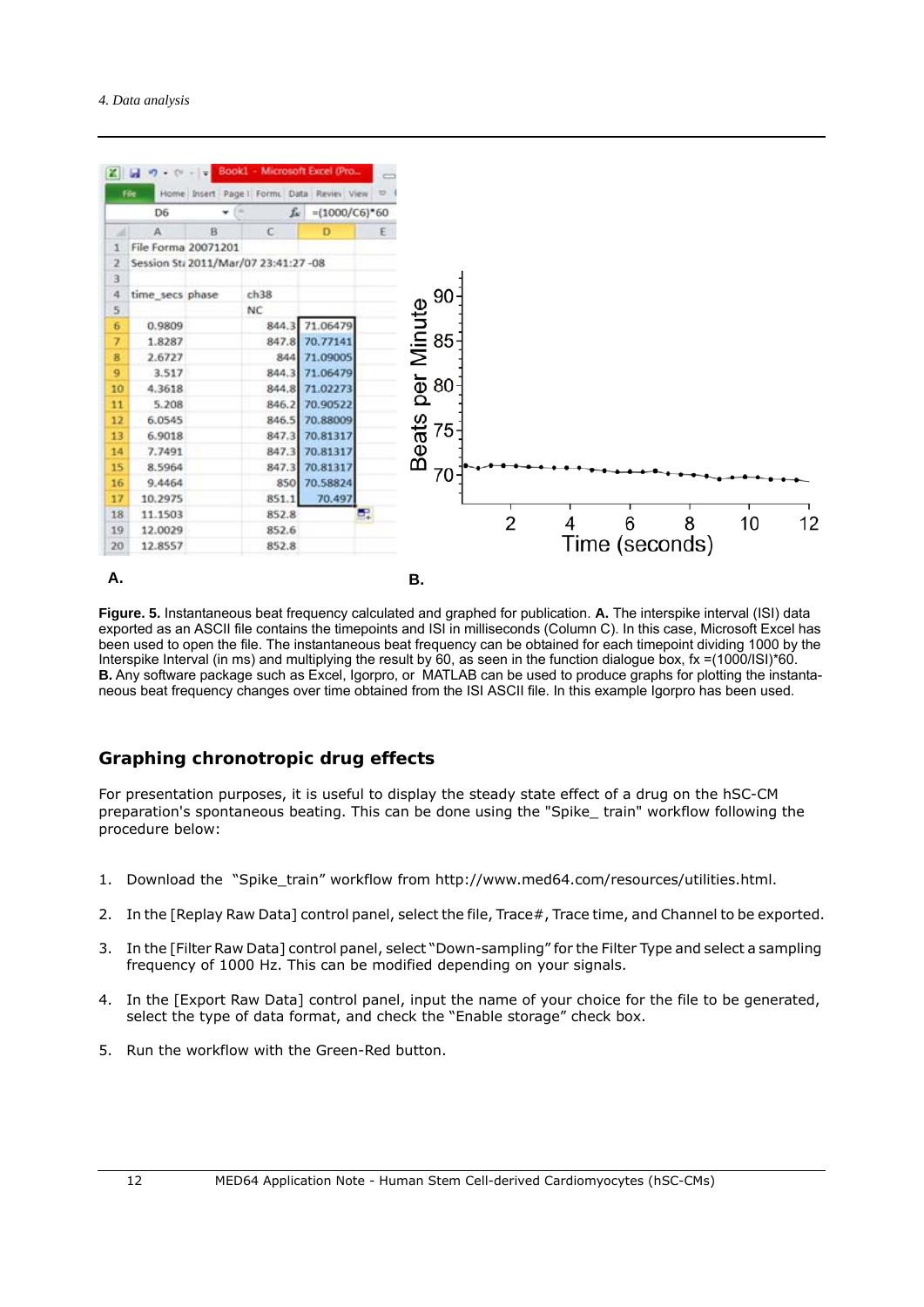

**Figure. 6.** "Spike train" workflow. The data downsampled to 1 kHz for channel 7 acquired between 0-120 seconds can be exported by clicking the Green-Red button.

6. The resulting ASCII or CSV file can then be imported into the software package of choice to produce a graph with the region of interest, as shown in Figure. 7.



**Figure. 7.** Graphing chronotropic drug effects. **A.** Rhythmic spontaneous field potentials at baseline. **B.** Steady-state effect of isoproterenol (1 μM ) on beat frequency.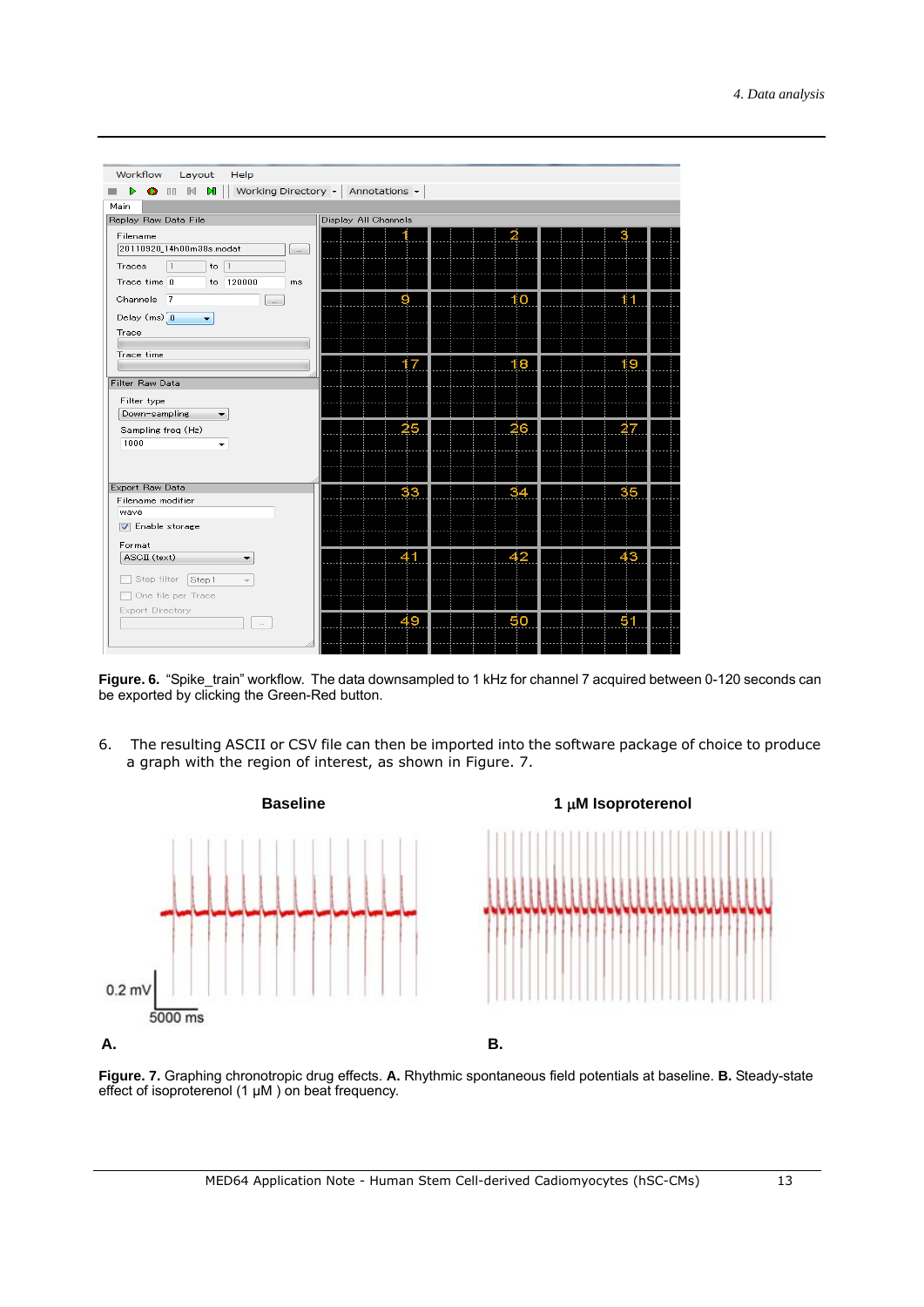# **4-2. Field potential duration analysis**

The hSC-CM field potential typically starts with a fast depolarizing spike (due mainly to Na<sup>+</sup> influx) followed by a slow repolarizing wave (secondary to  $K^+$  efflux). Field potential duration (FPD) is the electrophysiological correlate of the QT interval obtained via clinical EKG and the cardiomyocyte action potential duration obtained via patch-clamping. QT interval prolongation is a risk factor for Torsades de Pointes, a life threatening arrhythmia. Thus, FPD measurement is a parameter that is used to predict cardiac safety.



**Figure. 8.** QT interval, action potential duration, and field potential duration. **A.** Classic EKG trace illustrating the QT interval. **B.** Ventricular hSC-CM action potential recorded via whole-cell patch-clamping. **C.** Field potentials recorded from an hSC-CM embryoid body with the MED64. Note the similarity with the EKG in panel A.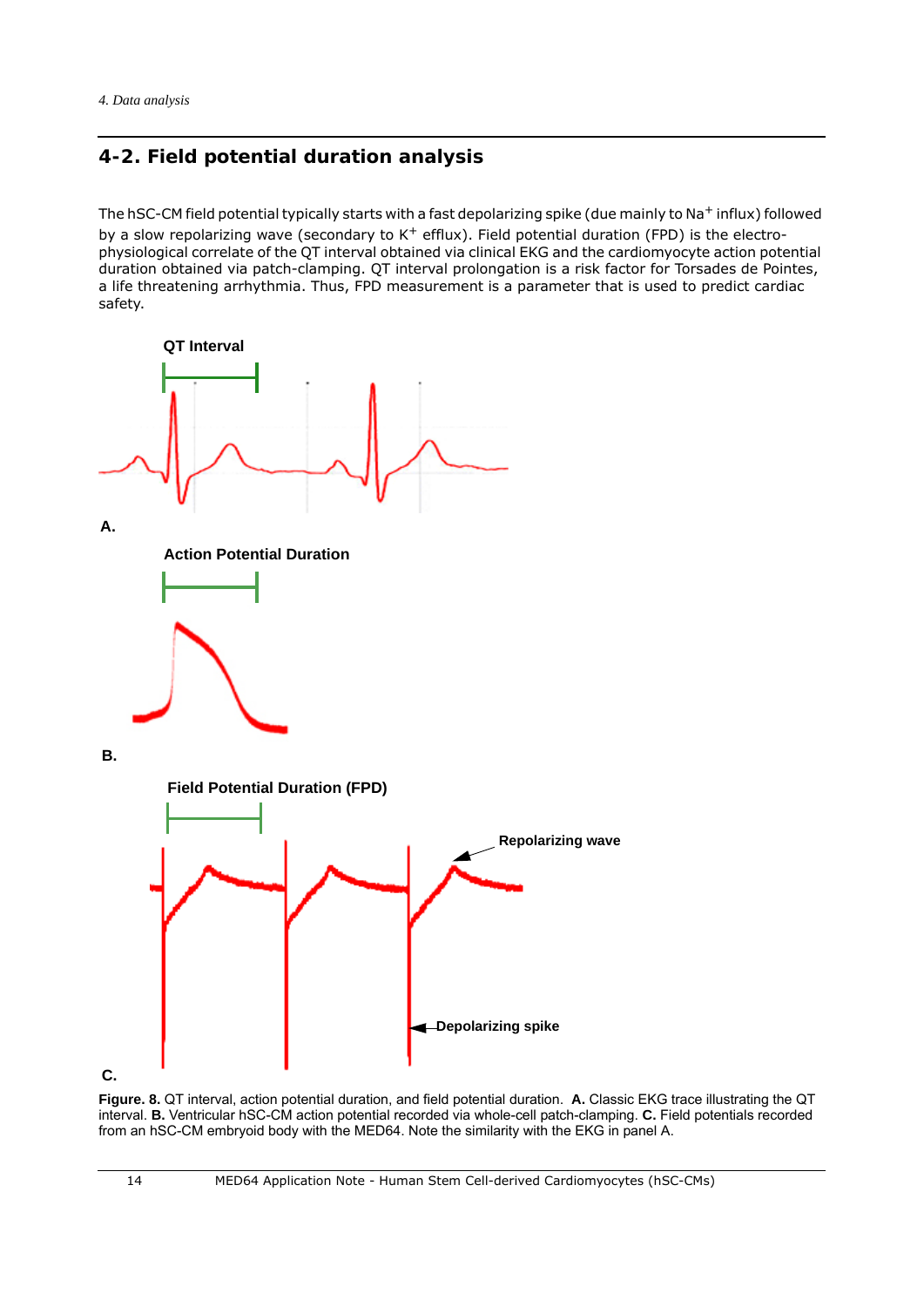Mobius' "QT\_recording/QT\_analysis" workflow templates are available for FPD analysis (Refer to page 84-85, 96-97 in the Mobius Tutorial in detail). Mobius can automatically extract the FPD using several methods including measurement of the time between the fast depolarizing spike (either positive or negative) and the slow repolarizing wave. Please refer to pages 102 to 105 in the Mobius Tutorial for detailed instructions on performing FPD analyses.



Figure. 9. "QT\_recording/analysis" workflow template. Signals that surpass user-determined thresholds are extracted and their FPDs are measured using the "Time of Amplitude Max to Max" in this example.

## **FPD analyses available in Mobius QT software**

There are 3 built-in analysis methods for measuring FPD in Mobius QT.

#### **1. Time of Amplitude Max(Min) to Max(Min)**

Measures the timepoint at the signal's maximum (minimum) amplitude between the 2 cursors on the left and 2 cursors on the right. (Figure. 10)



**Figure. 10.** FPD Analysis using the "Time of Amplitude Max to Max" analysis. This method measures the duration between the maximal datapoint in the initial**-**fast depolarizing spike between the first two cursors and the maximal datapoint in the slow repolarizing wave between the second two cursors.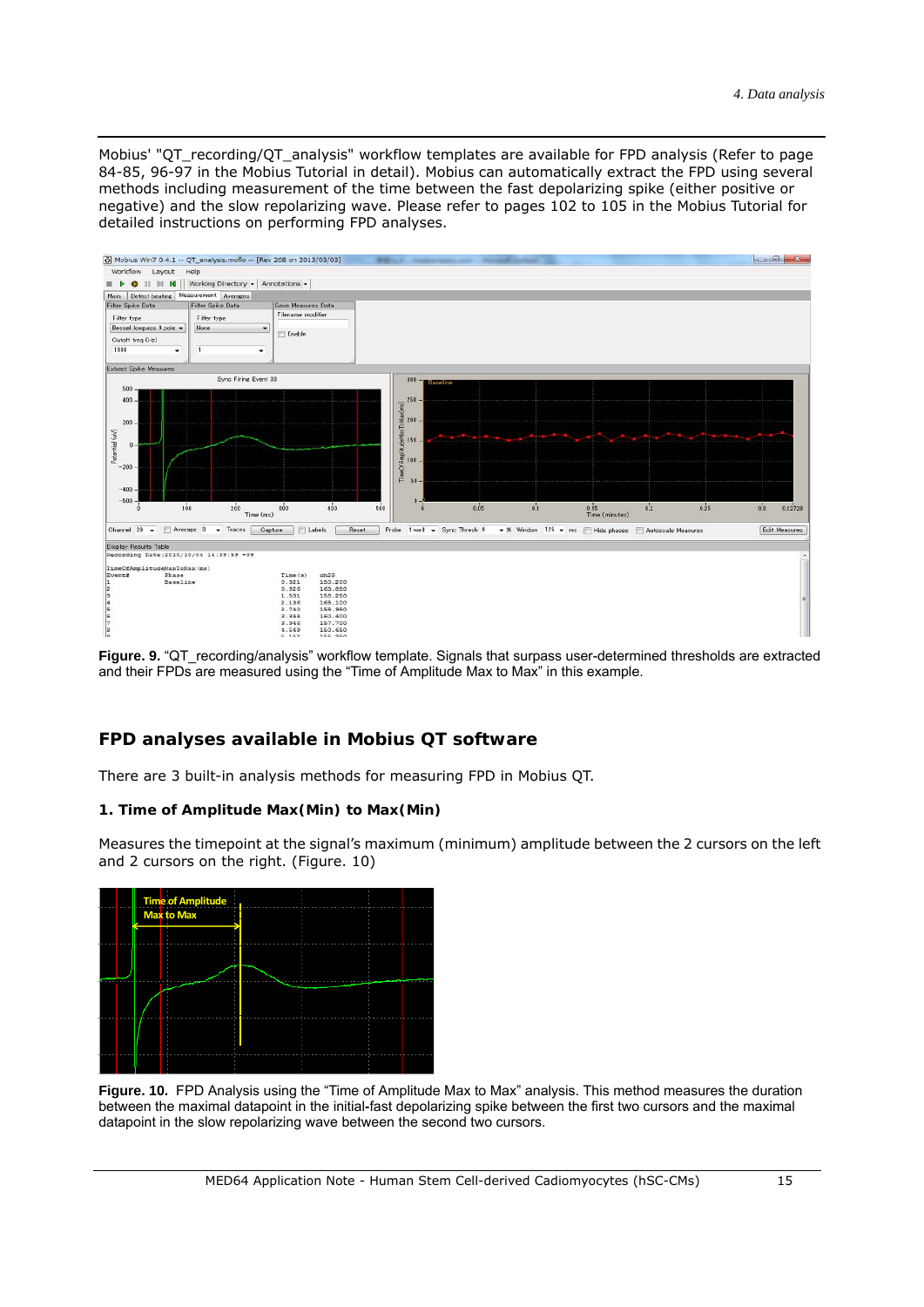#### **2. Time of Crossing Horizontal Cursor**

Computes the FPD by measuring the duration between the left vertical cursor ("Cursor 1") and the first intersection of the waveform with the horizontal cursor AFTER the right vertical cursor ("Cursor 2", Figure. 11).



**Figure. 11.** FPD Analysis using the "Time of Crossing Horizontal Cursor" analysis. The time between the first cursor and the first intersection of the waveform with the horizontal cursor AFTER the right vertical cursor is calculated in this measurement.

#### **3. Time of Slope Crossing Horizontal Cursor**

This analysis uses four cursors as shown in Figure. 12, three vertical and one horizontal. It computes the time between the left-most vertical cursor ("Cursor 1") to the intersection of the linear fit slope line and the horizontal cursor. "Cursor 2" and "Cursorn 3" are used to select the portion of the waveform to be fitted with the slope line.



**Figure. 12.** FPD Analysis using the "Time of Slope Crossing Horizontal Cursor" analysis. This analysis method measures the duration between the first cursor and the timepoint the linear fit slope line between the Cursor 2 and 3 crosses the horizontal cursor.

*NOTE: The QT interval is defined as the period between the beginning of the QRS complex and the end of the T wave. The most accurate correlate of this measurement can be obtained by measuring the time*  between the initial deviation from the isoelectric baseline preceding the beginning of the fast depolarizing *spike and the return to baseline after the slow repolarizing wave.*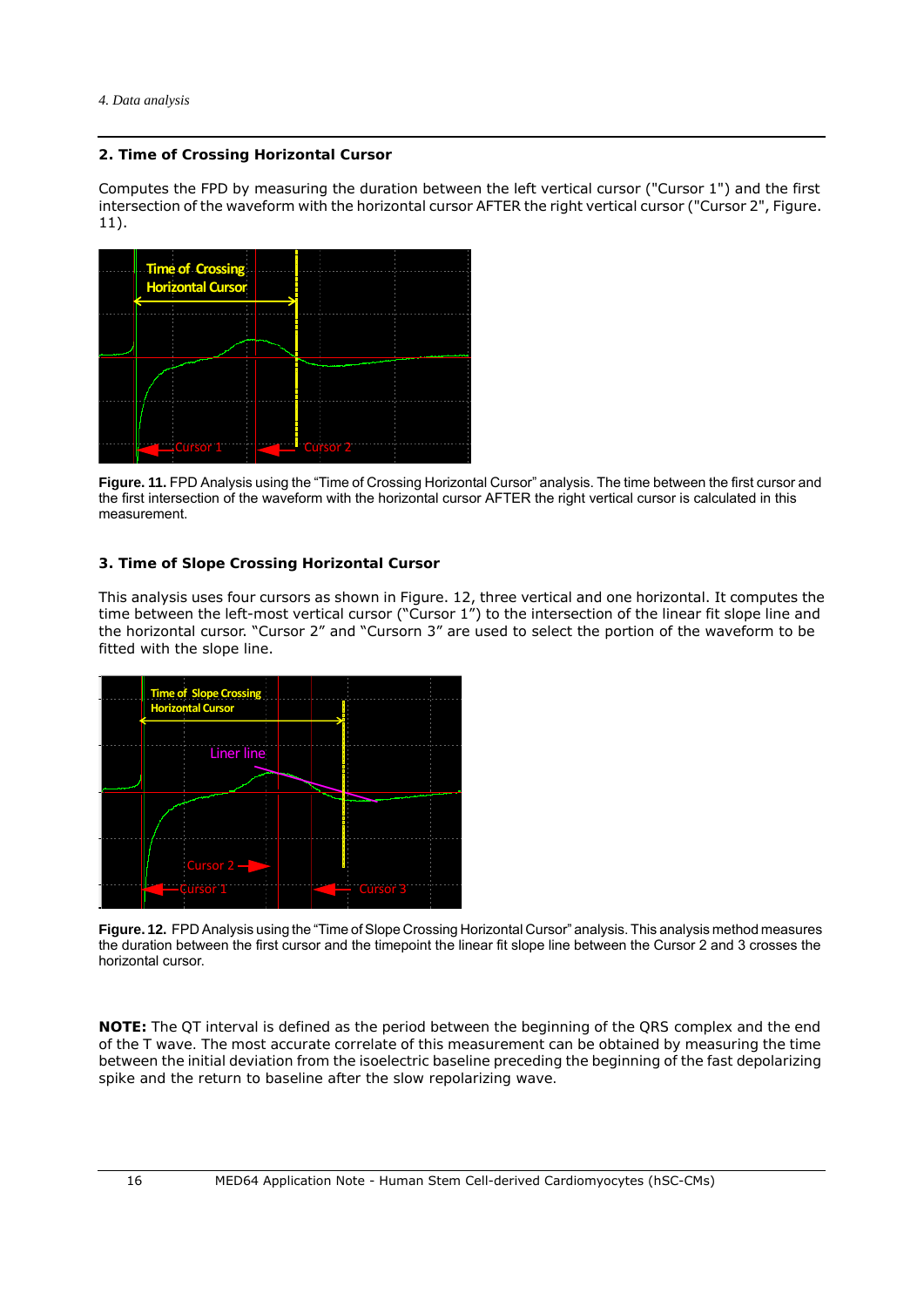#### **Exporting extracted waveforms**

Mobius QT can easily export waveforms as ASCII files. Often pharmacological studies require 10 to 15 minutes to ensure the effect has stabilized, but usually only the last 30 seconds of the recording are analyzed offline. For presentation purposes, comparison of the waveforms averaged for the last 30 seconds of the recording is often desired.

In order to perform this, determine the number of spikes during these last 30 seconds, then average the waveform this number of times in Mobius QT. The averaged waveform can be obtained on the left chart in the "Extract Spike Measures" panel using the following procedure (Refer to Figure. 13):

- 1. Run the data with the Green button and identify the number of spikes (traces) during the last 30 seconds.
- 2. Check the [Averages] Check-box.
- 3. Input the number of spikes during the last 30 seconds in the [Traces] selector. (47 at the Figure. 13.)
- 4. Select the time for the last 30 seconds in the [Replay Raw Data] module (in Main tab).
- 5. Run Mobius by clicking the Green button. The waveform for the averaged data is obtained in the left waveform chart.



**Figure. 13.** Averaging waveforms. All traces for the last 30 seconds (47 traces in this example) are averaged and the resulting waveform is displayed in the left chart.

- 6. Right-click on the left waveform graph, then select [Copy data].
- 7. Create an Excel spreadsheet file with one column numbered in 0.05 intervals from 0.05 up (to the total amount of milliseconds in the [Extract Spike Measures] module panel so the data is matched to it) (Figure. 14A). Then paste the waveform data in the column next to it (Figure. 14B).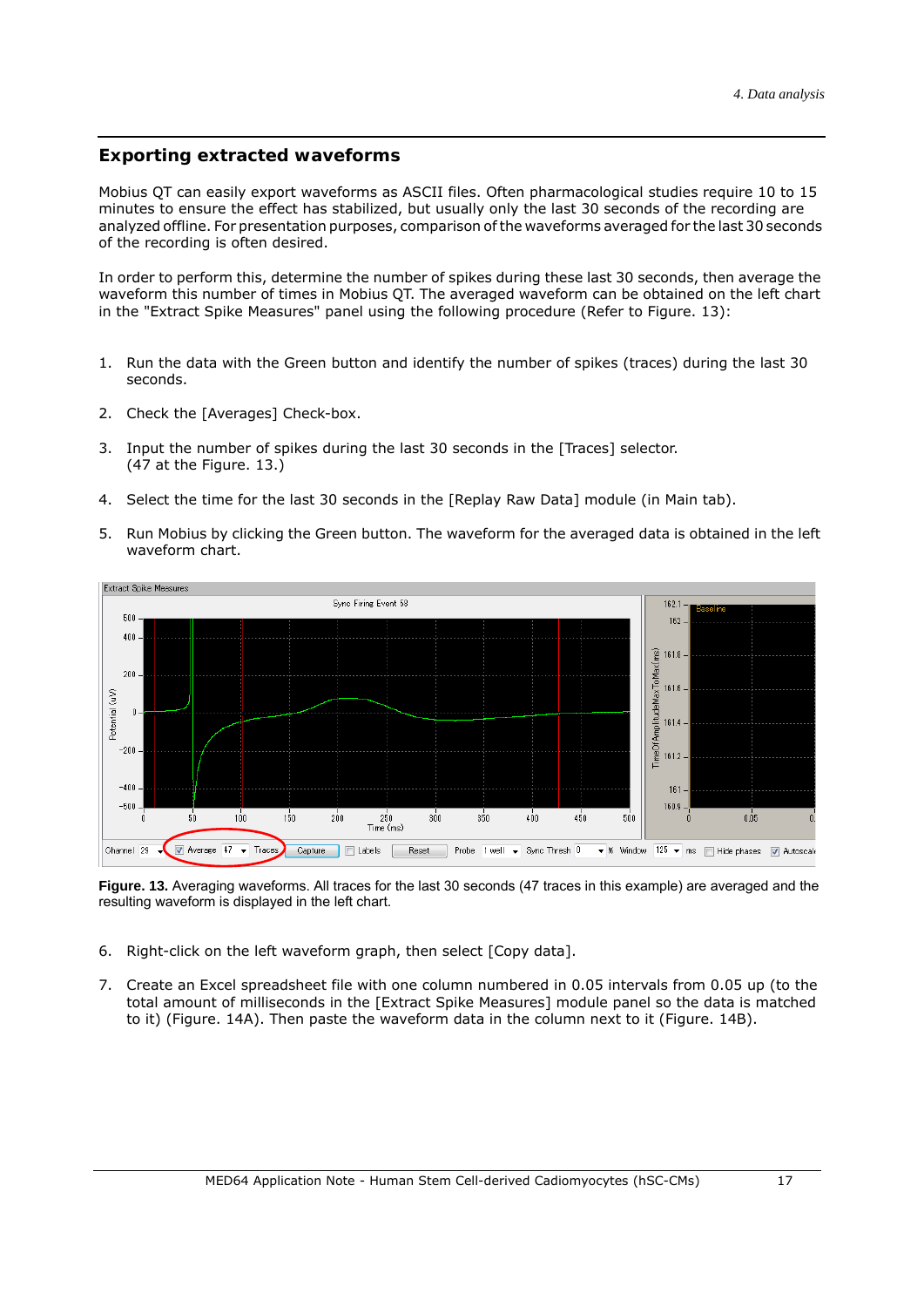|                | K Ch5 FP [Co     | $\Box$<br>$\qquad \qquad \Box$ | X                     |                | C <sub>6</sub>             |                     |
|----------------|------------------|--------------------------------|-----------------------|----------------|----------------------------|---------------------|
|                | A1               |                                | v                     |                | A                          | B                   |
|                | A                | B                              |                       | 1              |                            | $0.05 - 5.63E - 11$ |
| 1              | 0.05             |                                |                       | $\overline{2}$ |                            | $0.1 - 9.61E - 10$  |
|                |                  |                                | ú.                    | 3              |                            | $0.15 - 8.11E - 09$ |
| $\frac{2}{3}$  | 0.1              |                                |                       | 4              |                            | $0.2 - 4.54E - 08$  |
|                | 0.15             |                                |                       | 5              |                            | $0.25 - 1.90E - 07$ |
| $\overline{4}$ | 0.2              |                                |                       | 6              |                            | $0.3 - 6.42E - 07$  |
| 5              | 0.25             |                                |                       | $\overline{7}$ |                            | $0.35 - 1.82E - 06$ |
|                | 0.3              |                                |                       | 8              |                            | $0.4 - 4.49E - 06$  |
| $\frac{6}{7}$  | 0.35             |                                |                       | 9              |                            | $0.45 - 9.86E - 06$ |
|                |                  |                                |                       | 10             |                            | $0.5 - 1.96E - 05$  |
| 8              | 0.4              |                                |                       | 11             |                            | $0.55 - 3.60E - 05$ |
| 9              | 0.45             |                                |                       | 12             |                            | $0.6 - 6.14E - 05$  |
| 10             | 0.5              |                                |                       | 13             |                            | $0.65 - 9.86E - 05$ |
| 11             |                  |                                |                       | 14             | 0.7                        | $-0.00015$          |
| 12             |                  |                                |                       | 15             | 0.75                       | $-0.00022$          |
| 4n             |                  |                                |                       | 16             | 0.8                        | $-0.0003$           |
| 44             | Sheet $1$ 4<br>Ы | List.                          | $\blacktriangleright$ | $14 - 4$       | $\blacktriangleright$<br>٠ | Sheet1 $  $ 4 $  $  |
|                | Average: 0.275   | Count: 10                      |                       |                |                            | 用口凹                 |

**Figure. 14.** Creating the Excel spreadsheets to graph a waveform. **A.** Make a new spreadsheet with one column numbered in 0.05 intervals from 0.05 up (to the total amount of milliseconds analyzed in the workflow). **B.** Paste the data copied from the waveform chart in the "Extract Spike Measures" panel.

X U

Ξ

 $\blacktriangleright$ 100%

8. Now you can make a graph of the field potential waveform plotting the data vs the time using any software package with graphing capabilities such as Excel, Igorpro, or Matlab. The averaged waveforms for each dose can be superimposed to create a figure demonstrating the dose-dependence of FPD prolongation (Figure. 15).



**Figure. 15.** FPD prolongation with administration of a hERG blocker. FPD prolongation induced by quinidine, a well-known hERG blocker. Any data analysis software can be used to produce graphs obtained from the ASCII file generated by Mobius. In this example, Igorpro (Wavetetrics Lake Osego, OR, USA) has been used to overlay field potential waveforms recorded during administration of incremental concentrations of quinidine.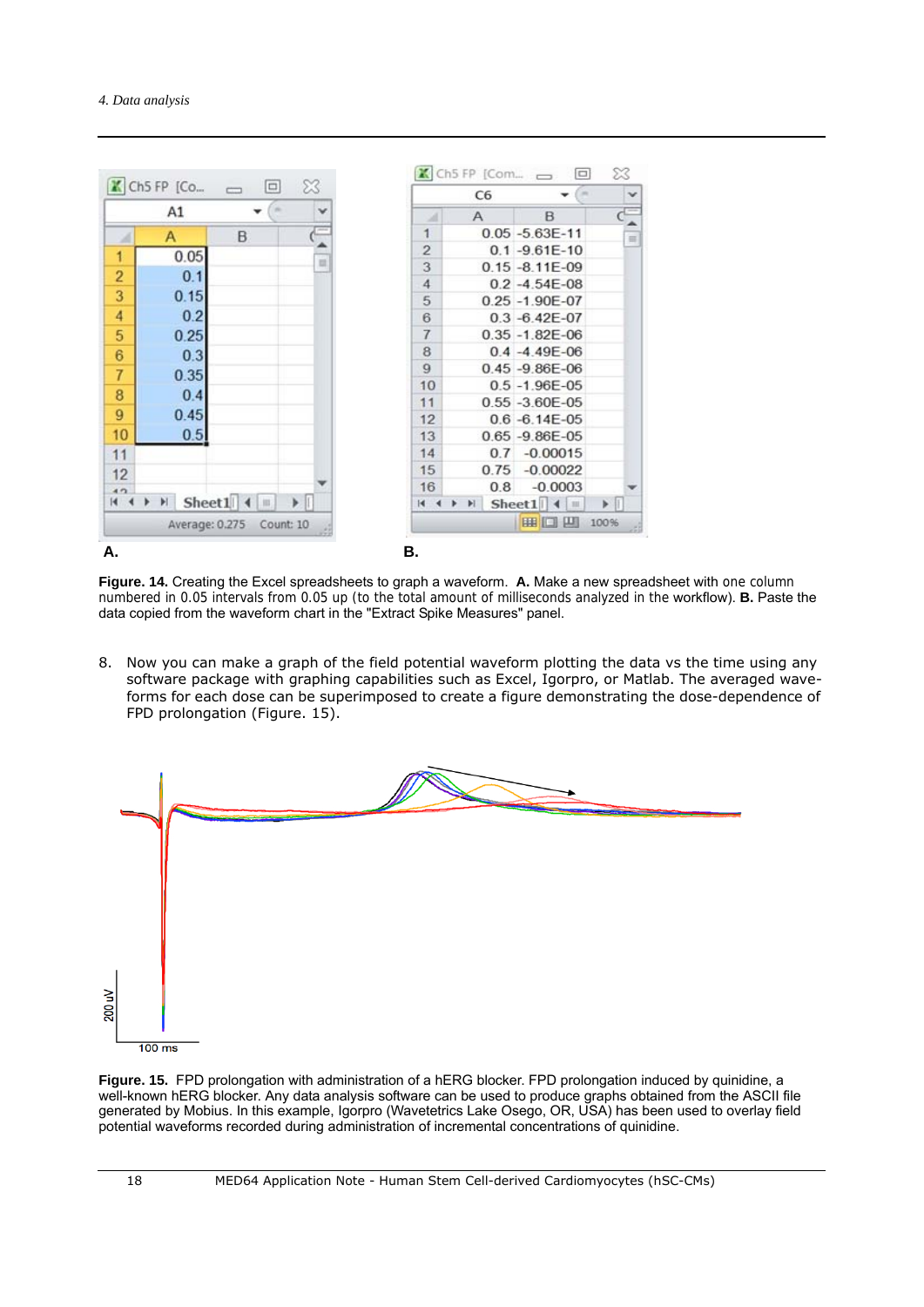## **4-3. Amplitude and slope analysis**

Amplitude and slope analysis is useful for studying the ionic components of the hSC-CM field potential. For example, the initial fast depolarizing spike is mainly due to sodium influx, thus block of cardiac sodium channels can be examined by analyzing its amplitude and slope. Below in Figure 16, an expanded view of the fast depolarizing spike in Figure. 15 demonstrates quinidine's well-known blockage of the fast activating sodium current. (Refer to Figure. 16).



**Figure. 16.** Dose-dependent changes in field potential amplitude and slope due to a sodium channel blocker. Expanded view of hSC-CM field potential's fast depolarizing spike demonstrating the dose-dependent reduction in amplitude due to blockage of the fast activating sodium current.

These analyses can be performed using Mobius by selecting "Amplitude" or/and "Slope" measurement in the [Extract Spike Measure] module (in the "QT\_recording/analysis" workflow template). Please refer to page 108 in the Mobius Tutorial for instructions on performing amplitude and slope analyses.



**Figure. 17.** Analyzing the fast depolarizing spikes with Mobius. In this analysis, "Slope 1090 Linear Fit" has been chosen. On the left graph in the "Extract Spike Measures" panel, the cursors are placed for analyzing the region of interest in the waveform. The right graph shows the slope values over time.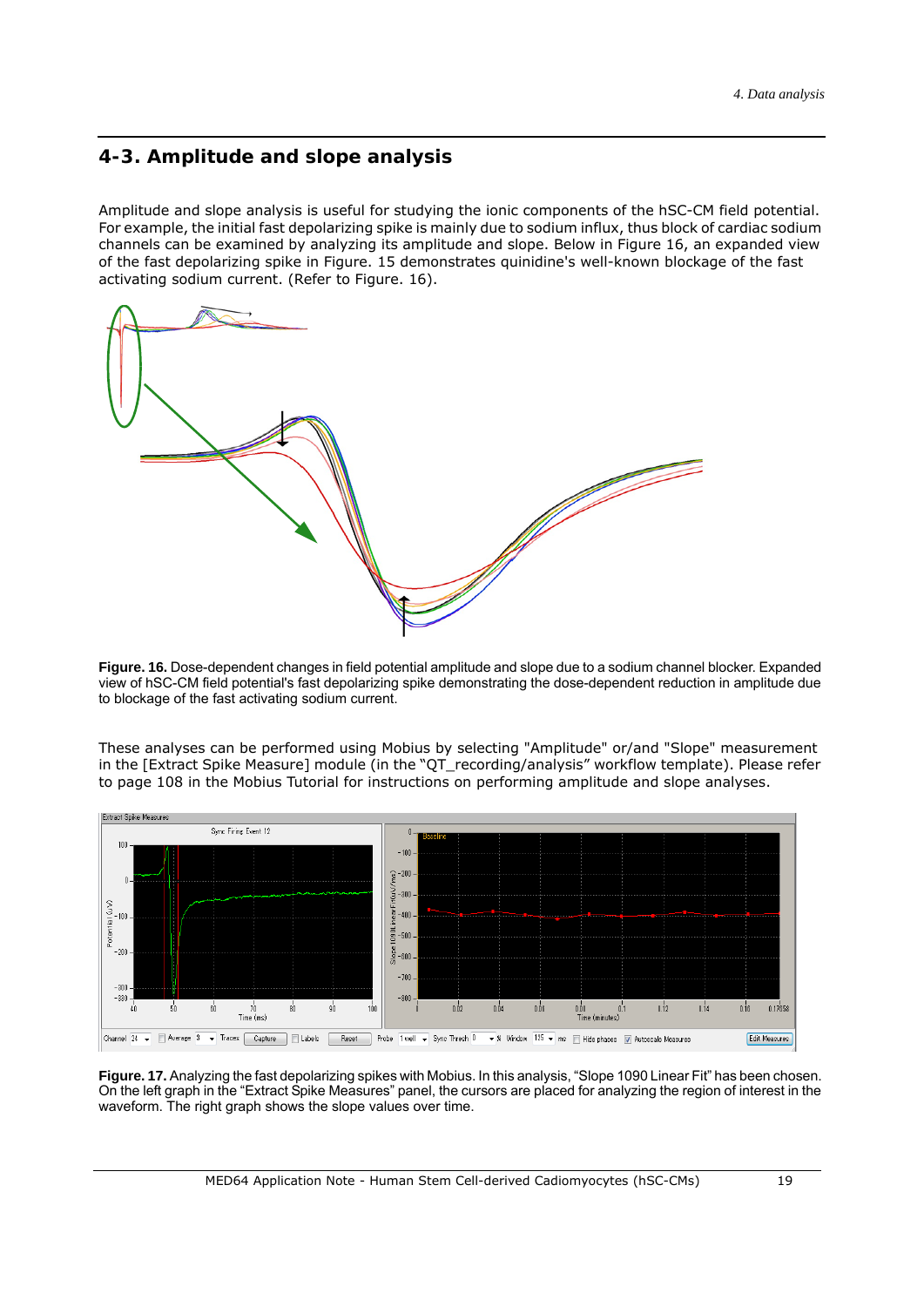# **5. Pacing hSC-CMs**

Field potential duration (FPD) is correlated with beat frequency. Evaluation of FPD with pacing is useful for normalizing the experiments to the same frequency and also for determining frequency- or usedependent drug effects.

# **5-1. Suppressing stimulus artifacts**

When pacing, please follow the instructions below to suppress stimulus artifacts:

#### **1) Use of platinum wire reference electrodes**

Insert the platinum wire into the MED Probe chamber and ground it using the alligator clip on the top unit of the MED Connector.







**Figure. 18.** Grounding the platinum wire to the MED Connector. **A.** Grounding the platinum wire with an open chamber. **B.** Grounding the platinum wire in the Perfusion Cap.

## **2) Applying bi-polar stimulation**

Stimulate using 2 adjacent electrodes simultaneously to induce pacing activity more effectively. Make sure **the electrodes' stimuli have opposite polarities** to suppress the stimulus artifact.

For recording paced activities, the "Pacing recording" workflow template is available. Open the workflow template, and check the "F2" stimulator. Program the stimulus waveform with identical stimulus current amplitude (Amplitude) and duration (Length) but reversed polarity for F1 and F2 (Figure. 19).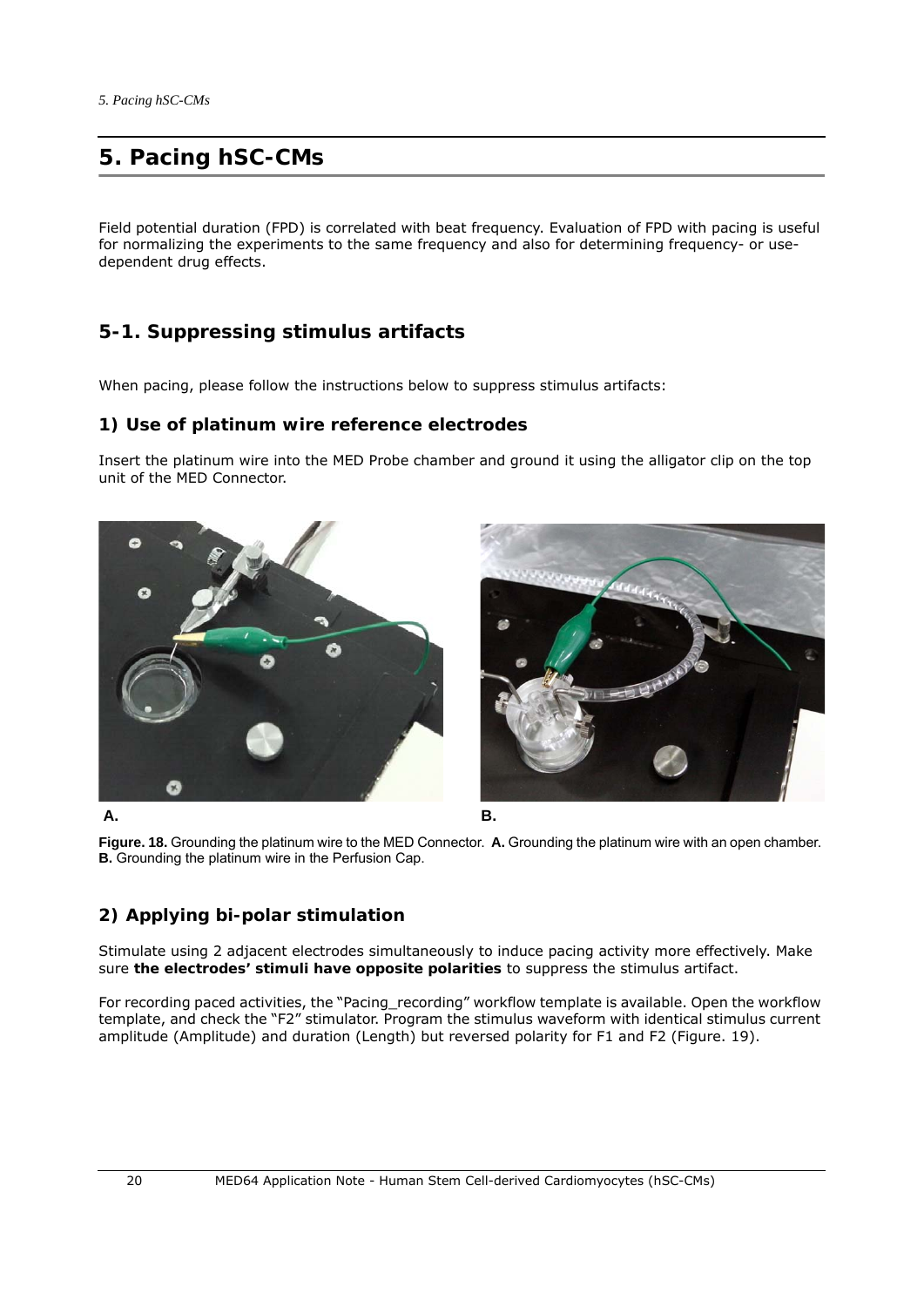

**Figure. 19.** Stimulus parameters for bi-polar stimulation with 2 adjacent electrodes. **A.** Stimulus protocol used for F1 output channel. **B.** F2 stimulus protocol is an identical waveform with reversed polarity. Adjacent electrodes (Ch 10 for F1, Ch 18 for F2) are selected for stimulation.

# **5-2. Acquiring paced activity**

The interval between stimuli should be shorter than the interspike interval during spontaneous activity to drive beating because a pacing stimulus will be ineffective during a spontaneous beat's absolute refractory period. The beat rate at the recommended temperature settings (35.8-36.5°C) is usually less than 50 BPM, so pacing the hSC-CMs at 60-100BPM (the normal adult human heart rate) should not be a problem. The "Pacing recording" workflow template's default settings will pace the hSC-CMs at 60BPM.

The stimulus parameters below are a good starting point for triggering beating. If this fails to stimulate beating, increase the stimulus amplitude and duration (up to 200  $\mu$ A x 0.6 msec). Please refer to the MED64 Product manual for optimal stimulus current amplitudes and durations to avoid electrolysis.

Stimulus duration: 0.4-0.6 msec Stimulus current amplitude: 50 µA

Successful pacing will result in a fast depolarizing spike immediately after the stimulus artifact as shown in the Figure. 20.



**Figure. 20.** Paced activity in hSC-CMs. Fast depolarizing spikes following the stimulus artifacts demonstrate the pacing stimulus is effective.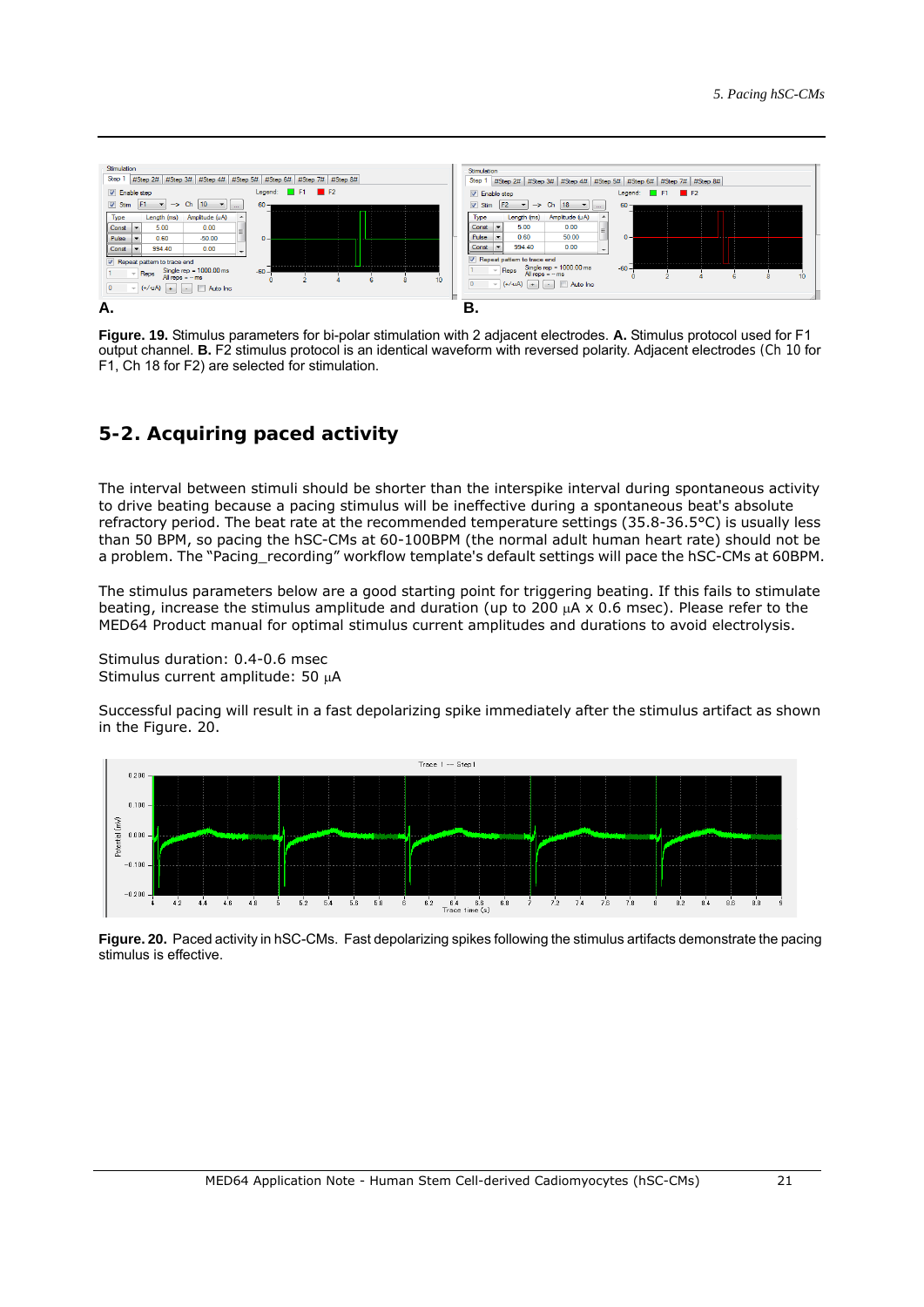# **6. References**

Abnormal calcium handling properties underlie familial hypertrophic cardiomyopathy pathology in patient-specific induced pluripotent stem cells.

Lan F, Lee AS, Liang P, Sanchez-Freire V, Nguyen PK, Wang L, Han L, Yen M, Wang Y, Sun N, Abilez OJ, Hu S, Ebert AD, Navarrete EG, Simmons CS, Wheeler M, Pruitt B, Lewis R, Yamaguchi Y, Ashley EA, Bers DM, Robbins RC, Longaker MT, Wu JC.

Cell Stem Cell. 12(1):101-13 (2013)

Patient-specific induced pluripotent stem cells as a model for familial dilated cardiomyopathy. Sun N, Yazawa M, Liu J, Han L, Sanchez-Freire V, Abilez OJ, Navarrete EG, Hu S, Wang L, Lee A, Pavlovic A, Lin S, Chen R, Hajjar RJ, Snyder MP, Dolmetsch RE, Butte MJ, Ashley EA, Longaker MT, Robbins RC, Wu JC. Sci Transl Med. 4:130 (2012)

A novel method of selecting human embryonic stem cell-derived cardiomyocyte clusters for assessment of potential to influence QT interval. Yamazaki K, Hihara T, Taniguchi T, Kohmura N, Yoshinaga T, Ito M, Sawada K. J Toxicol In Vitro. 26(2):335-342 (2011)

Usefulness of field potential as a marker of embryonic stem cell-derived cardiomyocytes, and endpoint analysis of embryonic stem cell test. Koseki N, Deguchi J, Yamada T, Funabashi H, Seki T. Toxicol Sci. 35(6):899-909 (2010)

Improvement of the embryonic stem cell test endpoint analysis by use of field potential detection. Koseki N, Deguchi J, Yamada T, Funabashi H, Seki T. J Toxicol Sci. 35(5):619-29 (2010)

Progressive maturation in contracting cardiomyocytes derived from human embryonic stem cells: Qualitative effects on electrophysiological responses to drugs. Otsuji TG, Minami I, Kurose Y, Yamauchi K, Tada M, Nakatsuji N. Stem Cell Res. 4(3):201-13 (2010)